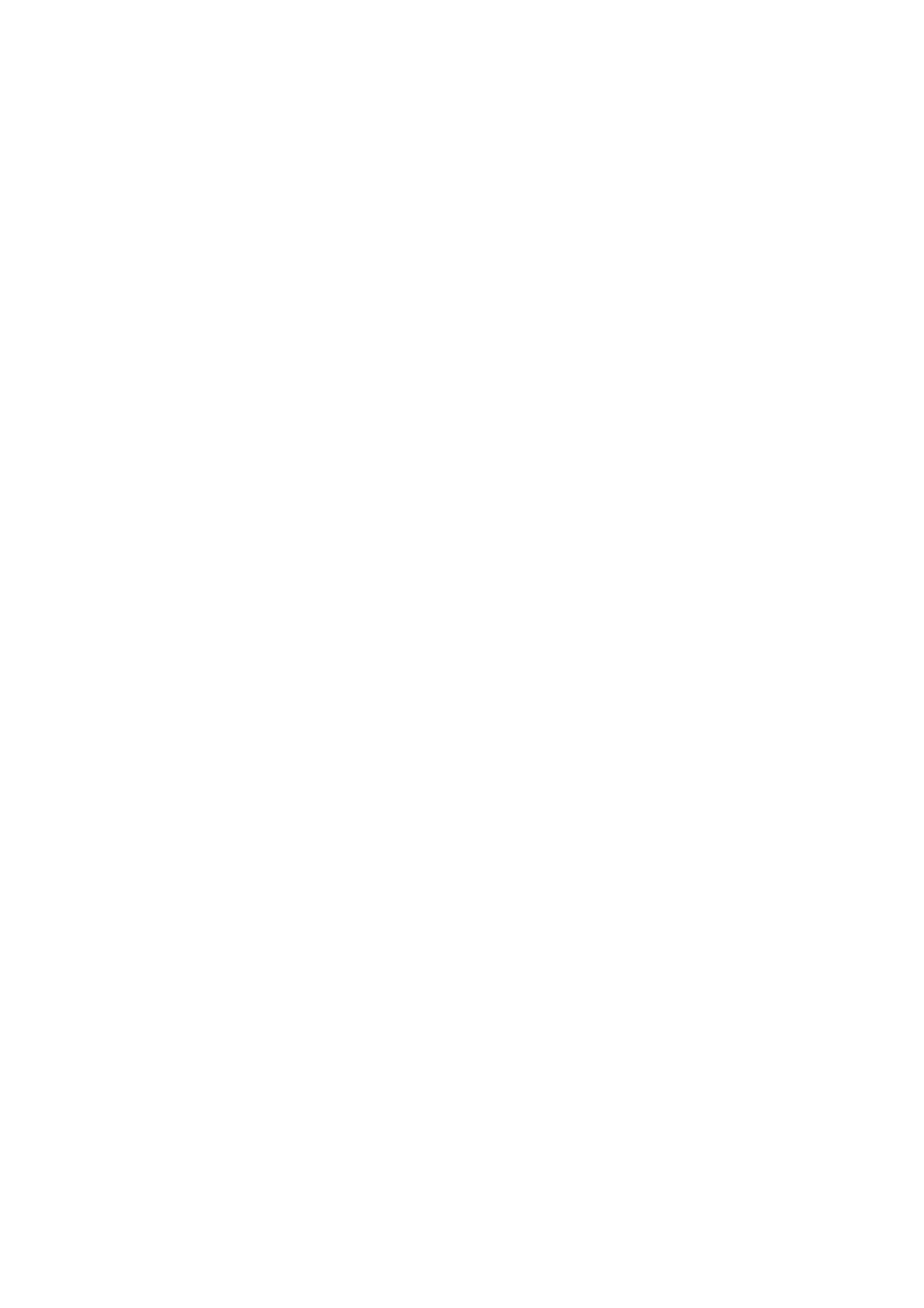# Contents

| 1                                       |                                                                |    |
|-----------------------------------------|----------------------------------------------------------------|----|
| $\overline{2}$                          |                                                                |    |
| 3                                       |                                                                |    |
| Schedule 1—Child care tax offset        |                                                                | 3  |
| Part 1—Main amendments                  |                                                                | 3  |
|                                         | Income Tax Assessment Act 1997                                 | 3  |
|                                         | Part 2—Consequential amendments                                | 12 |
|                                         | A New Tax System (Family Assistance) (Administration) Act 1999 | 12 |
|                                         | <b>Taxation Administration Act 1953</b>                        | 12 |
| Part 3—Application                      |                                                                | 15 |
| Schedule 2—Deductible gift recipients   |                                                                | 16 |
|                                         | Income Tax Assessment Act 1997                                 | 16 |
| <b>Schedule 3—Secrecy provisions</b>    |                                                                | 18 |
|                                         | Income Tax Assessment Act 1936                                 | 18 |
| <b>Schedule 4-Wine equalisation tax</b> |                                                                | 19 |
| Part 1—Main amendments                  |                                                                | 19 |
|                                         | A New Tax System (Wine Equalisation Tax) Act 1999              | 19 |
|                                         | Part 2—Consequential amendments                                | 25 |
|                                         | Taxation Administration Act 1953                               | 25 |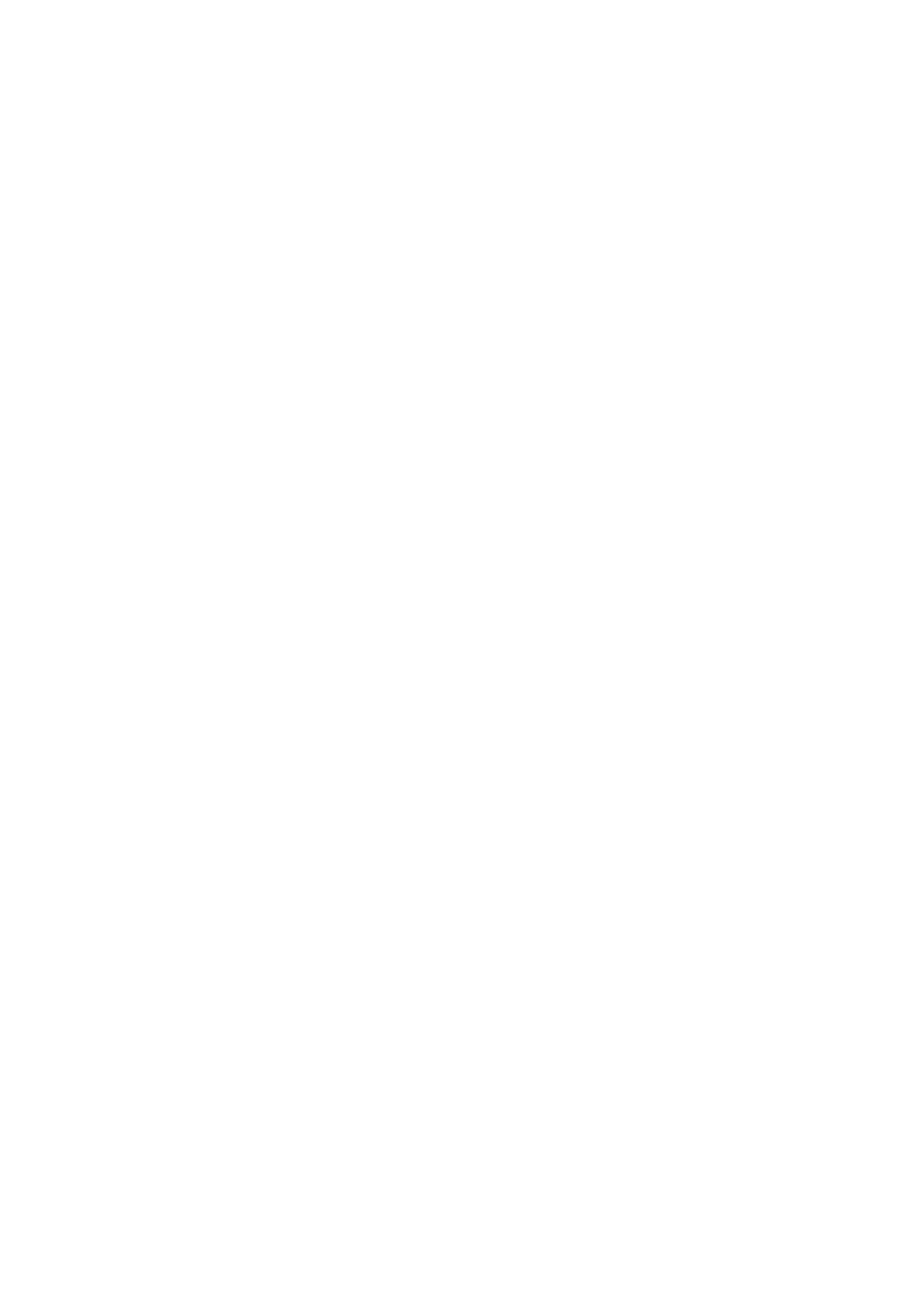

# **Tax Laws Amendment (2005 Measures No. 4) Act 2005**

**No. 160, 2005** 

## **An Act to amend the law relating to taxation, and for related purposes**

[*Assented to 19 December 2005*]

The Parliament of Australia enacts:

**1 Short title** 

 This Act may be cited as the *Tax Laws Amendment (2005 Measures No. 4) Act 2005*.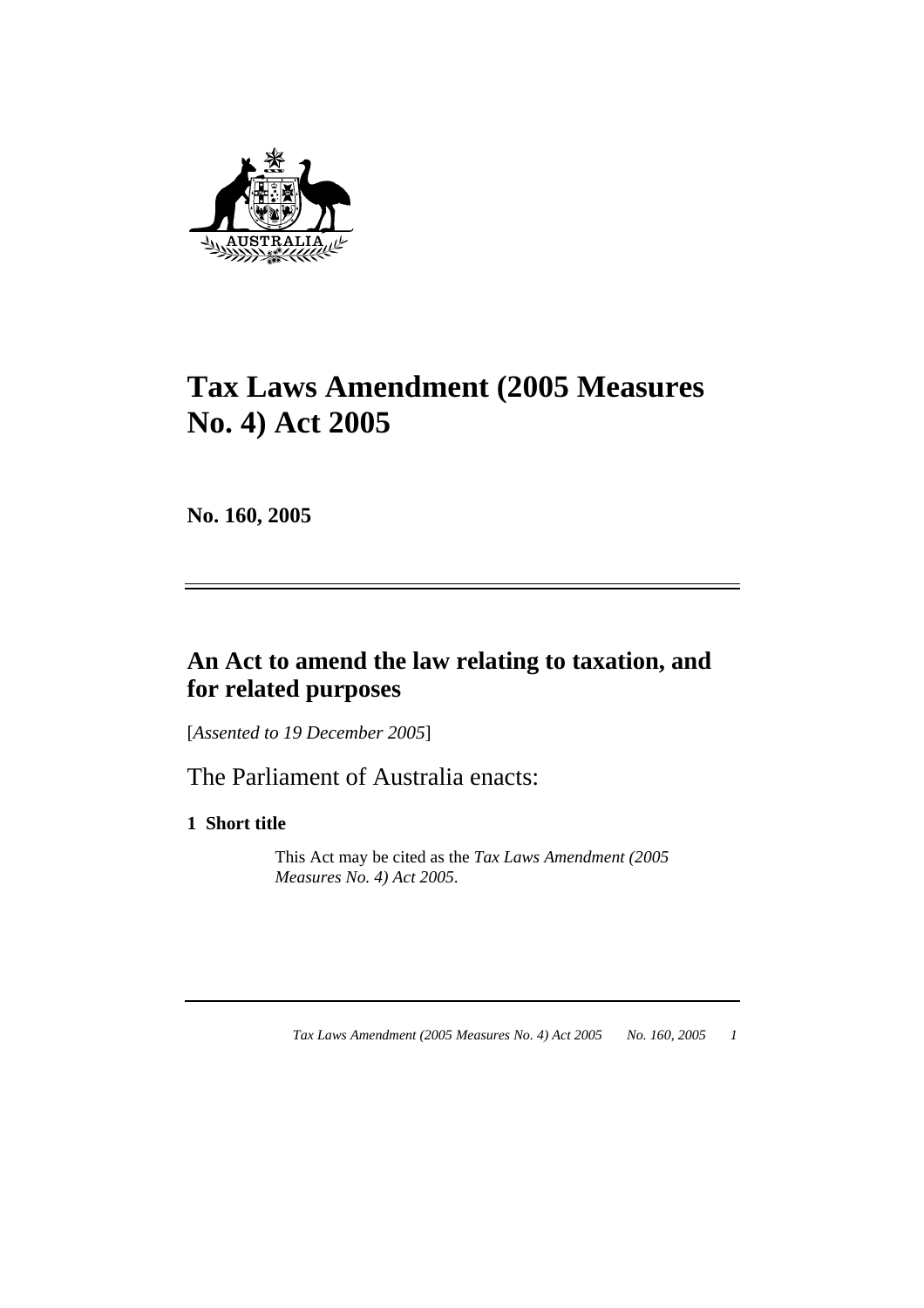#### **2 Commencement**

 (1) Each provision of this Act specified in column 1 of the table commences, or is taken to have commenced, in accordance with column 2 of the table. Any other statement in column 2 has effect according to its terms.

| <b>Commencement information</b>                                                             |                                                                                                                                                                                                                                    |                     |
|---------------------------------------------------------------------------------------------|------------------------------------------------------------------------------------------------------------------------------------------------------------------------------------------------------------------------------------|---------------------|
| Column 1                                                                                    | Column <sub>2</sub>                                                                                                                                                                                                                | Column <sub>3</sub> |
| Provision(s)                                                                                | <b>Commencement</b>                                                                                                                                                                                                                | <b>Date/Details</b> |
| 1. Sections 1 to 3<br>and anything in<br>this Act not<br>elsewhere covered<br>by this table | The day on which this Act receives the<br>Royal Assent.                                                                                                                                                                            | 19 December<br>2005 |
| 2. Schedules 1 to<br>3                                                                      | The day on which this Act receives the<br>Royal Assent.                                                                                                                                                                            | 19 December<br>2005 |
| 3. Schedule 4                                                                               | A single day to be fixed by Proclamation.                                                                                                                                                                                          |                     |
|                                                                                             | However, if any of the provision(s) do not<br>commence within the period of 12 months<br>beginning on the day on which this Act<br>receives the Royal Assent, they commence<br>on the first day after the end of that period.      |                     |
| Note:                                                                                       | This table relates only to the provisions of this Act as originally<br>passed by the Parliament and assented to. It will not be expanded to<br>deal with provisions inserted in this Act after assent.                             |                     |
|                                                                                             | (2) Column 3 of the table contains additional information that is not<br>part of this Act. Information in this column may be added to or<br>edited in any published version of this Act.                                           |                     |
| 3 Schedule(s)                                                                               |                                                                                                                                                                                                                                    |                     |
|                                                                                             | Each Act that is specified in a Schedule to this Act is amended or<br>repealed as set out in the applicable items in the Schedule<br>concerned, and any other item in a Schedule to this Act has effect<br>according to its terms. |                     |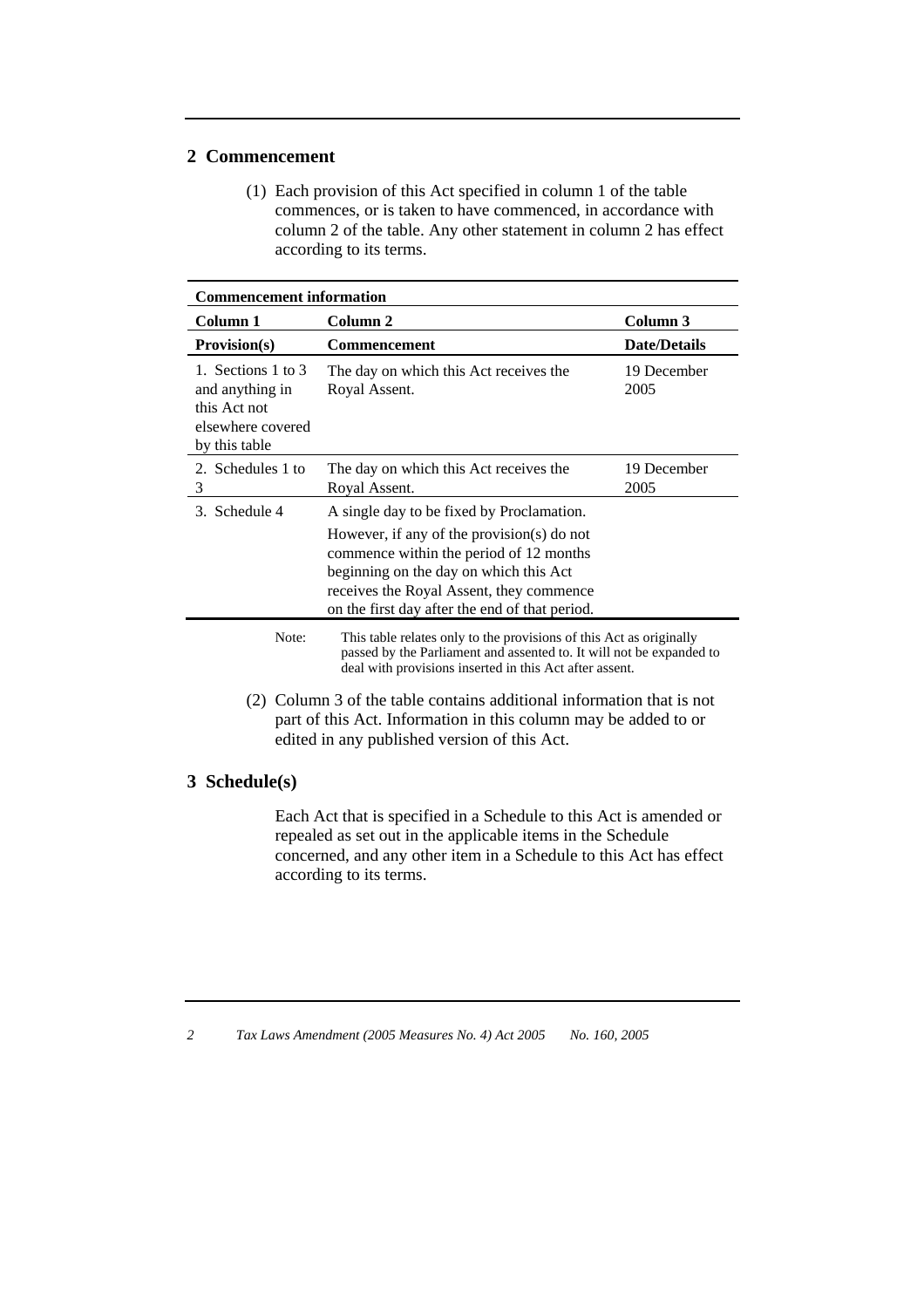## **Schedule 1—Child care tax offset**

## **Part 1—Main amendments**

## *Income Tax Assessment Act 1997*

## **1 Section 13-1 (table item headed "child")**

| Before: |                   |
|---------|-------------------|
|         | Subdivision 61-I  |
| insert: |                   |
|         | Subdivision 61-IA |

## **2 After Subdivision 61-I**

Insert:

## **Subdivision 61-IA—Child care tax offset**

## **Guide to Subdivision 61-IA**

### **61-460 What this Subdivision is about**

You are entitled to a tax offset for an income year for child care fees if you meet certain conditions.

The amount of the offset is 30% of the difference between the amounts for each child, in the previous year, of child care fees incurred and child care benefit entitlement. This is subject to an indexed cap of \$4,000 per child.

If the amount of the tax offset exceeds the amount of your income tax liability, the excess may be transferred to your spouse as a tax offset.

## **Table of sections**

#### **Operative provisions**

61-465 Object of this Subdivision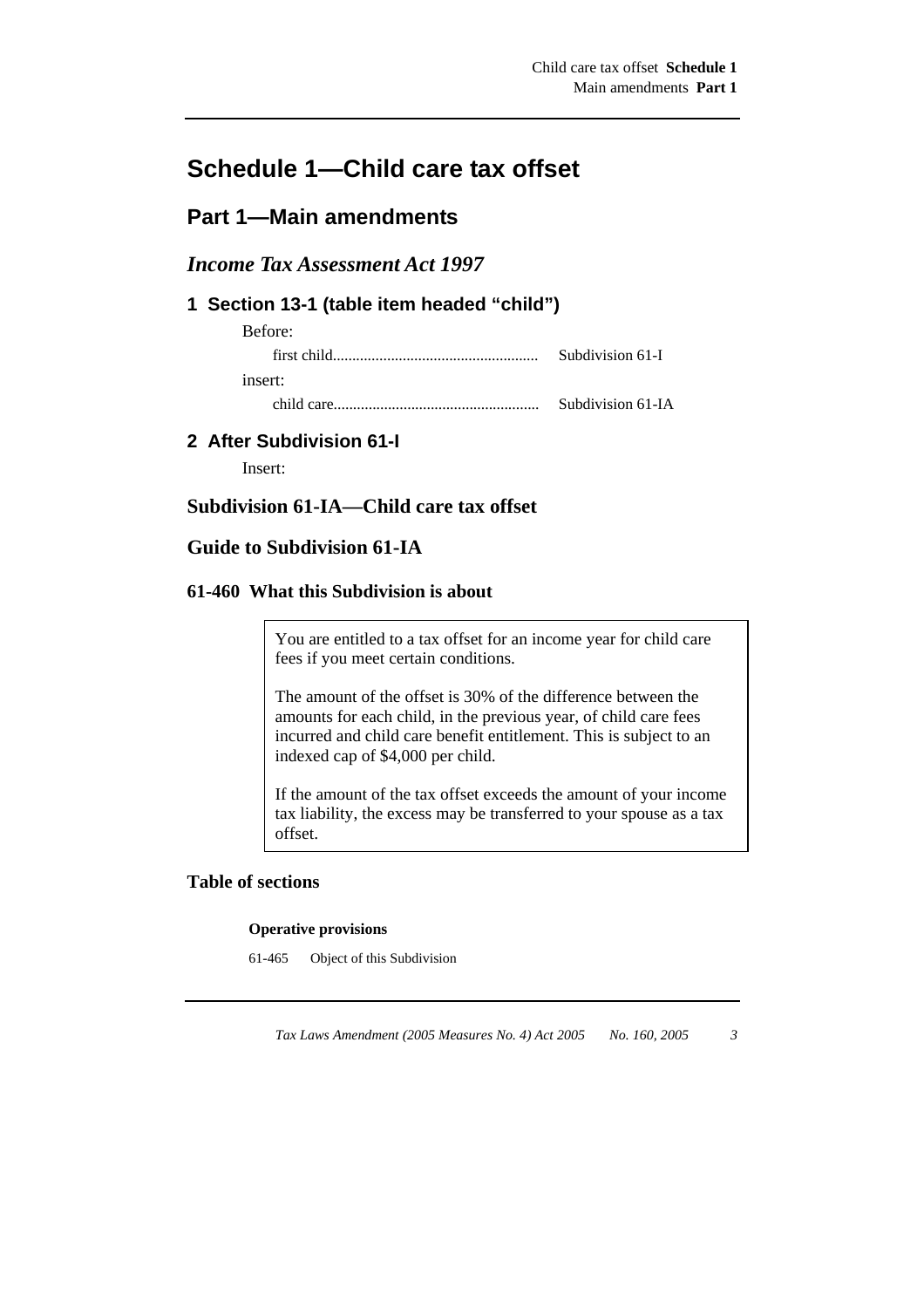#### **Entitlement to the child care tax offset**

| 61-470 | Who is entitled to the tax offset                                                     |
|--------|---------------------------------------------------------------------------------------|
| 61-475 | Meaning of <i>approved child care</i>                                                 |
| 61-480 | Meaning of <i>entitled to child care benefit</i> and <i>entitlement to child care</i> |

#### **Amount of the child care tax offset**

*benefit* 

- 61-485 Amount of the child care tax offset
- 61-490 Component of formula—*approved child care fees*
- 61-495 Component of formula—*child care offset limit*

#### **Transfer of entitlement to unused balance of child care tax offset**

- 61-496 Entitlement to transfer
- 61-497 Form of transfer

#### **Operative provisions**

#### **61-465 Object of this Subdivision**

 The object of this Subdivision is to provide a \*tax offset to assist families with the cost of child care.

#### **Entitlement to the child care tax offset**

#### **61-470 Who is entitled to the tax offset**

- (1) You are entitled to a \*tax offset for an income year (the *child care offset year*) for \*approved child care provided in the previous income year (the *child care base year*) if:
	- (a) you are an individual; and
	- (b) there is at least 1 \*child care base week for you and a particular child in the child care base year.
	- Example: If there is at least 1 child care base week for you and a child in the 2004-2005 income year (the child care base year), you are entitled to a tax offset for the child for the 2005-2006 income year (the child care offset year).
- (2) A week is a *child care base week* for you and a particular child in the child care base year if:
	- (a) the week starts on a Monday in the child care base year (whether or not it finishes in the child care base year); and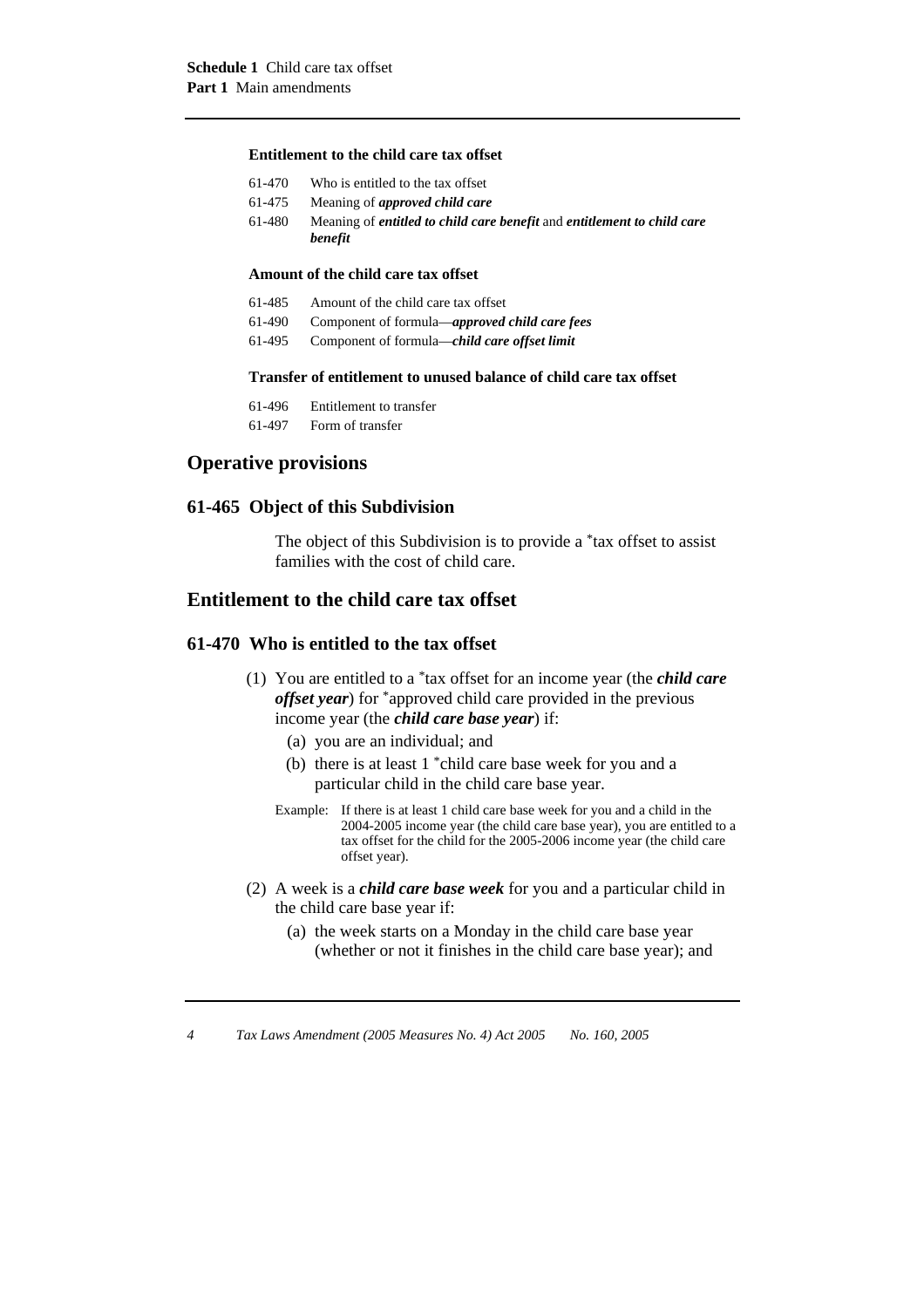- (b) you are \*entitled to child care benefit for \*approved child care provided for the child in the week; and
- (c) one or more of the following limits applies under Subdivision G of Division 4 of Part 3 of the *A New Tax System (Family Assistance) Act 1999* to your \*entitlement to child care benefit for that week:
	- (i) the 50 hour limit (see section 54 of that Act);
	- (ii) the more than 50 hour limit (see section 55 of that Act);
	- (iii) the 24 hour care limit for a particular session (or sessions) of care (see section 56 of that Act).
- Note: If one of the paragraph (c) limits applies, you satisfy the paragraph (c) condition even if you have not used approved child care for the child during the week up to the full extent of the limit.
- (3) If you are \*entitled to child care benefit subject to a limit of only 20 hours for a week under subsection 53(3) of the *A New Tax System (Family Assistance) Act 1999*, the condition mentioned in paragraph (2)(c) is not satisfied for the week.

#### **61-475 Meaning of** *approved child care*

- (1) *Approved child care*, for a particular child, is care provided for the child by a child care service that is approved under section 195 of the *A New Tax System (Family Assistance) (Administration) Act 1999*.
- (2) *Approved child care* is also taken to have been provided by such a child care service for the child during a period of absence from care if section 10 or 10A of the *A New Tax System (Family Assistance) Act 1999* applies to the period of absence.
	- Note: If a child is absent from care during a period for which child care fees are incurred for the child, but neither of sections 10 or 10A of the *A New Tax System (Family Assistance) Act 1999* apply to the period of absence, *approved child care* would not be taken to have been provided for the child. As a result, child care fees incurred for the child during the period would not count as *approved child care fees*  for which the child care tax offset is payable (see sections 61-485 and 61-490).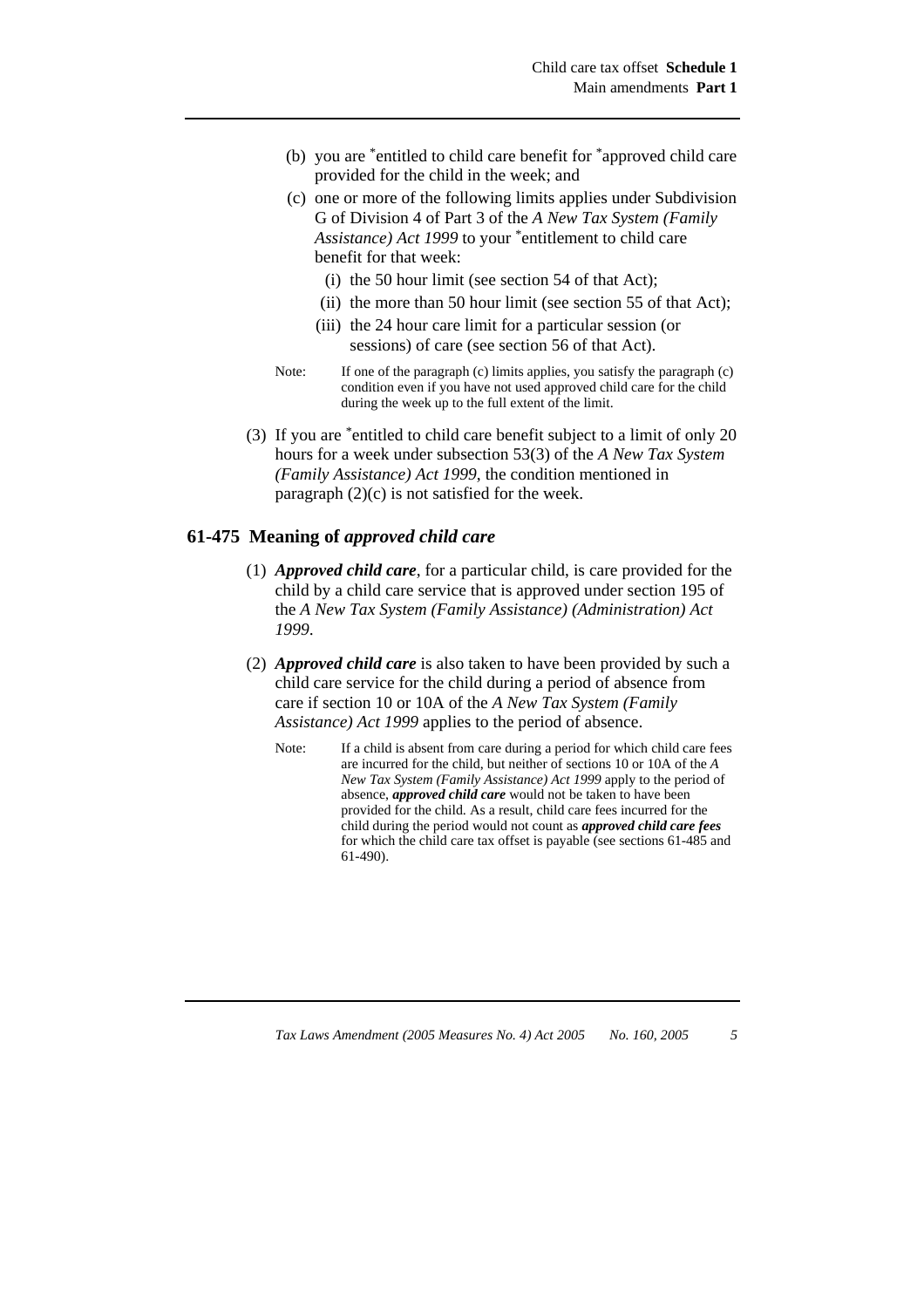#### **61-480 Meaning of** *entitled to child care benefit* **and** *entitlement to child care benefit*

- (1) You are *entitled to child care benefit* for \*approved child care for a child as provided in this section, and not otherwise. The amount of your *entitlement to child care benefit* for the care is as provided in this section, and not otherwise.
	- Note: Child care benefit is a benefit provided for by the *A New Tax System (Family Assistance) Act 1999.*

*General rule—actual determination of entitlement must have been made* 

 (2) You are only entitled to child care benefit for the care if you are so entitled because of a determination made under section 51B or 52E of the *A New Tax System (Family Assistance) (Administration) Act 1999*. The amount of your entitlement to child care benefit for the care is the amount worked out under that Act by reference to that determination.

*Entitlement based on fee reductions under a determination of conditional entitlement* 

- (3) However, if:
	- (a) a determination (the *conditional determination*) has been made under section 50F of the *A New Tax System (Family Assistance) (Administration) Act 1999* that you are conditionally eligible for child care benefit by fee reduction for the care; and
	- (b) under section 219A of that Act as it applies in relation to the determination, fees for the care have been reduced;

you are, subject to subsections (4) and (5), taken to be entitled to child care benefit for the care. The amount of your entitlement to child care benefit for the care is the amount of the reduction.

- (4) Despite subsection (3), if:
	- (a) a determination (the *final determination*) is subsequently made under section 51B of the *A New Tax System (Family Assistance) (Administration) Act 1999* of your entitlement to be paid child care benefit by fee reduction for the care; and
	- (b) the amount (the *final determination amount*) of your entitlement to child care benefit for the care, as worked out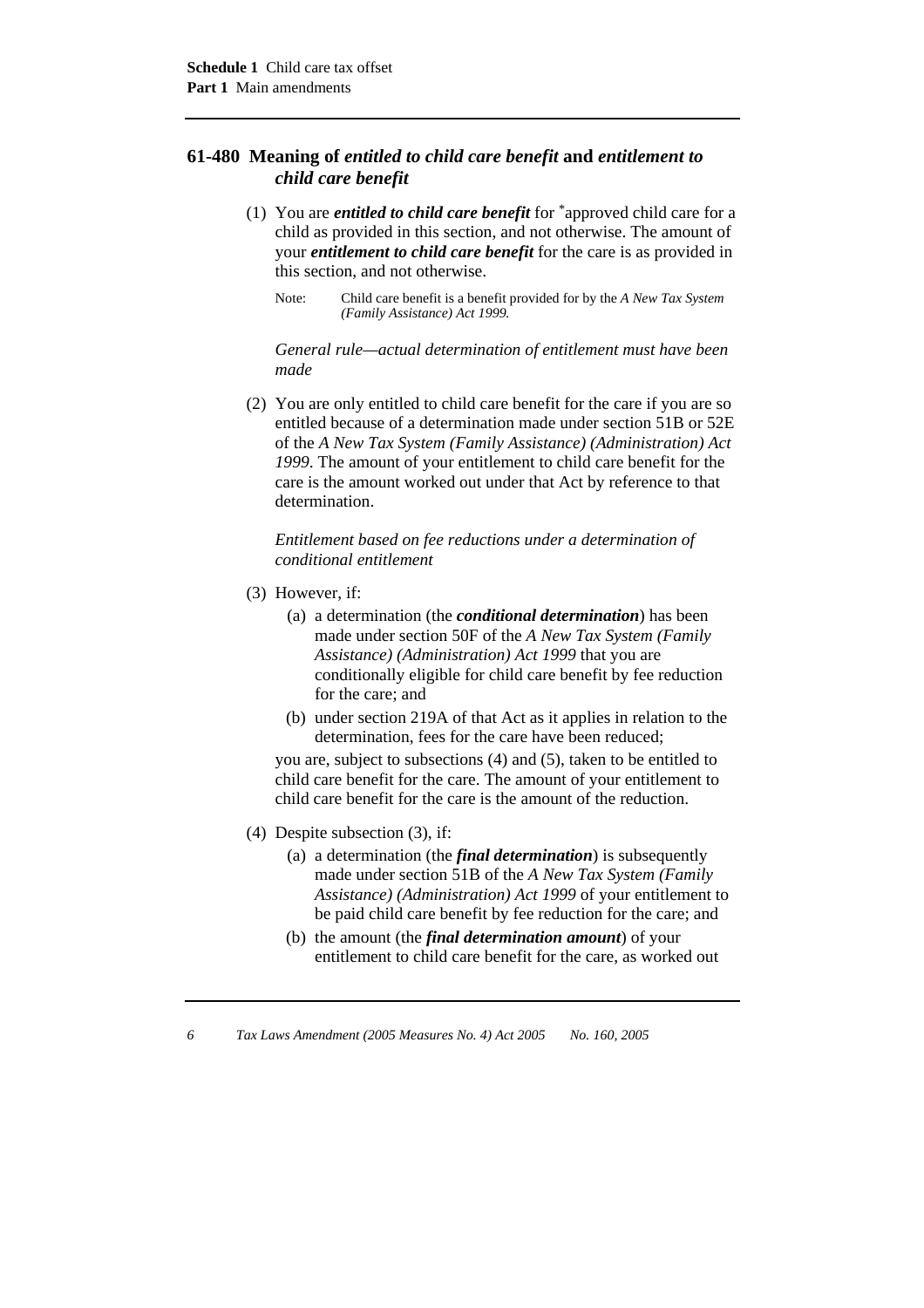by reference to the final determination, differs from the amount of the reduction referred to in paragraph (3)(b);

the amount of your entitlement to child care benefit for the care is taken to be, and always to have been, the final determination amount.

 (5) Despite subsection (3), if a determination is subsequently made under section 51C of the *A New Tax System (Family Assistance) (Administration) Act 1999* that you are not entitled to be paid child care benefit by fee reduction for the care, you are taken not to be, and never to have been, entitled to be paid any child care benefit for the care.

#### *Entitlement does not end with receipt*

 (6) In applying this Act at a particular time in relation to yourself and the care, the fact that you have, by that time, received some or all of your entitlement to child care benefit for the care does not mean that you are no longer to be regarded as being entitled to child care benefit for the care.

*Later determinations, variations and substitutions to be taken into account* 

 (7) If, after applying this Act at a particular time in relation to yourself and the care, a determination mentioned in this section is made or varied, or is set aside and a new determination substituted, the question of your entitlement to child care benefit for the care is to be redetermined taking account of the making, variation or substitution.

### **Amount of the child care tax offset**

#### **61-485 Amount of the child care tax offset**

 The amount of your \*tax offset for a child care offset year is worked out in this way:

*Method statement*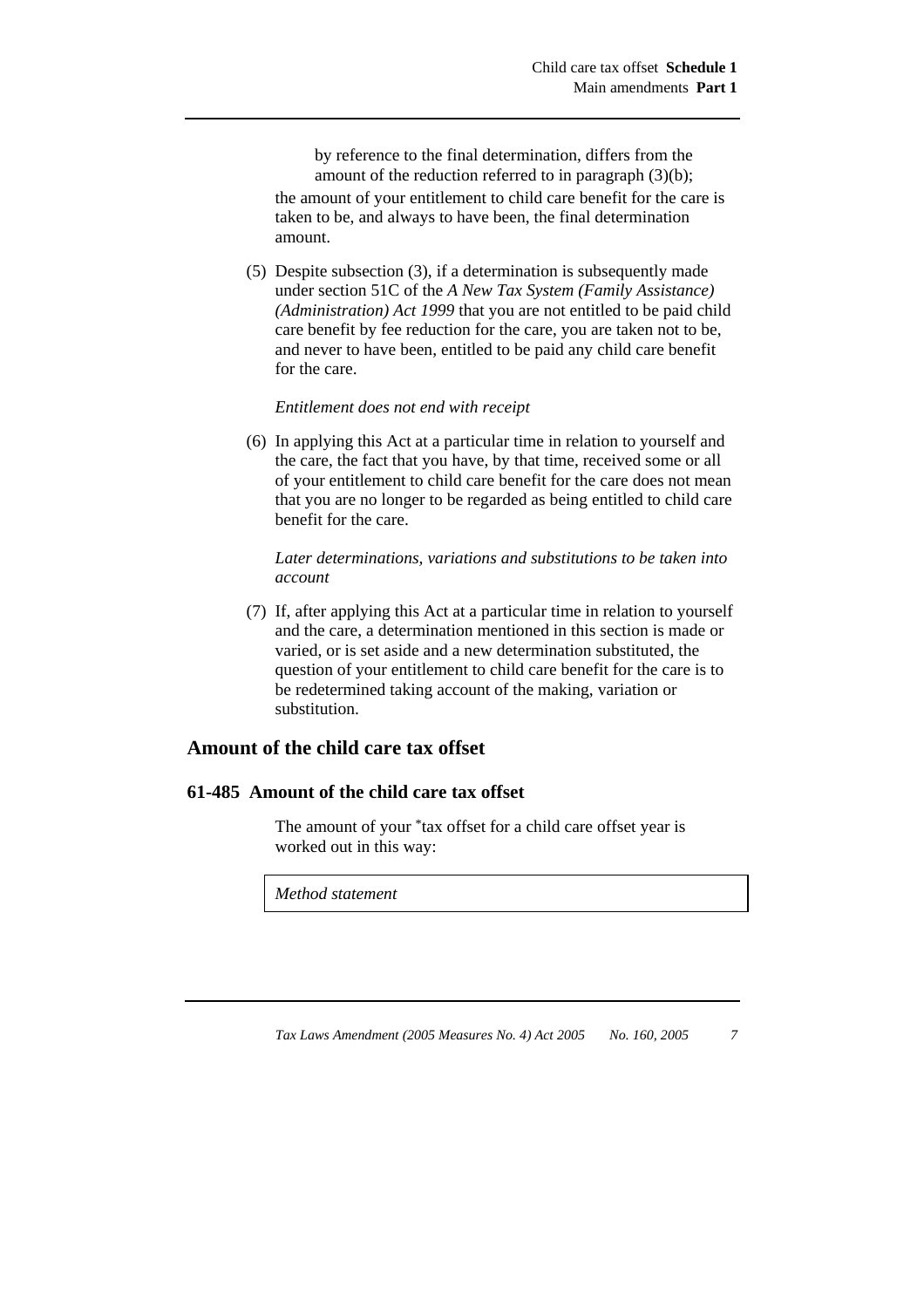| Step $1$ . | For each child in relation to whom you are entitled to the<br>*tax offset for the child care offset year, work out<br>amounts in accordance with steps 2, 3 and 4.                                    |  |
|------------|-------------------------------------------------------------------------------------------------------------------------------------------------------------------------------------------------------|--|
| Step 2.    | Work out the total amount of your *approved child care<br>fees for the child in each *child care base week for you<br>and the child in the child care base year.                                      |  |
| Step 3.    | Work out the total amount of your *entitlement to child<br>care benefit for *approved child care for the child in each<br>*child care base week for you and the child in the child<br>care base year. |  |
| Step 4.    | Work out the lesser of the following amounts (the <i>child</i><br><i>offset</i> ) for the child:                                                                                                      |  |
|            | the amount worked out using the formula:<br>(a)                                                                                                                                                       |  |
|            | $30\% \times \left($ Step 2 amount - Step 3 amount                                                                                                                                                    |  |
|            | the *child care offset limit for the child care base<br>(b)<br>year.                                                                                                                                  |  |
|            | Step 5. Total the child offsets for each of those children. The<br>result is the amount of your *tax offset for the child care<br>offset year.                                                        |  |

## **61-490 Component of formula—***approved child care fees*

*General rule—approved child care fees for a child care base week for you and a child* 

- (1) The amount of your *approved child care fees* for a child for a \*child care base week for you and the child is the amount of fees for \*approved child care for the child during the week that are incurred by:
	- (a) you; or
	- (b) your partner, within the meaning of the *A New Tax System (Family Assistance) Act 1999*, during the week.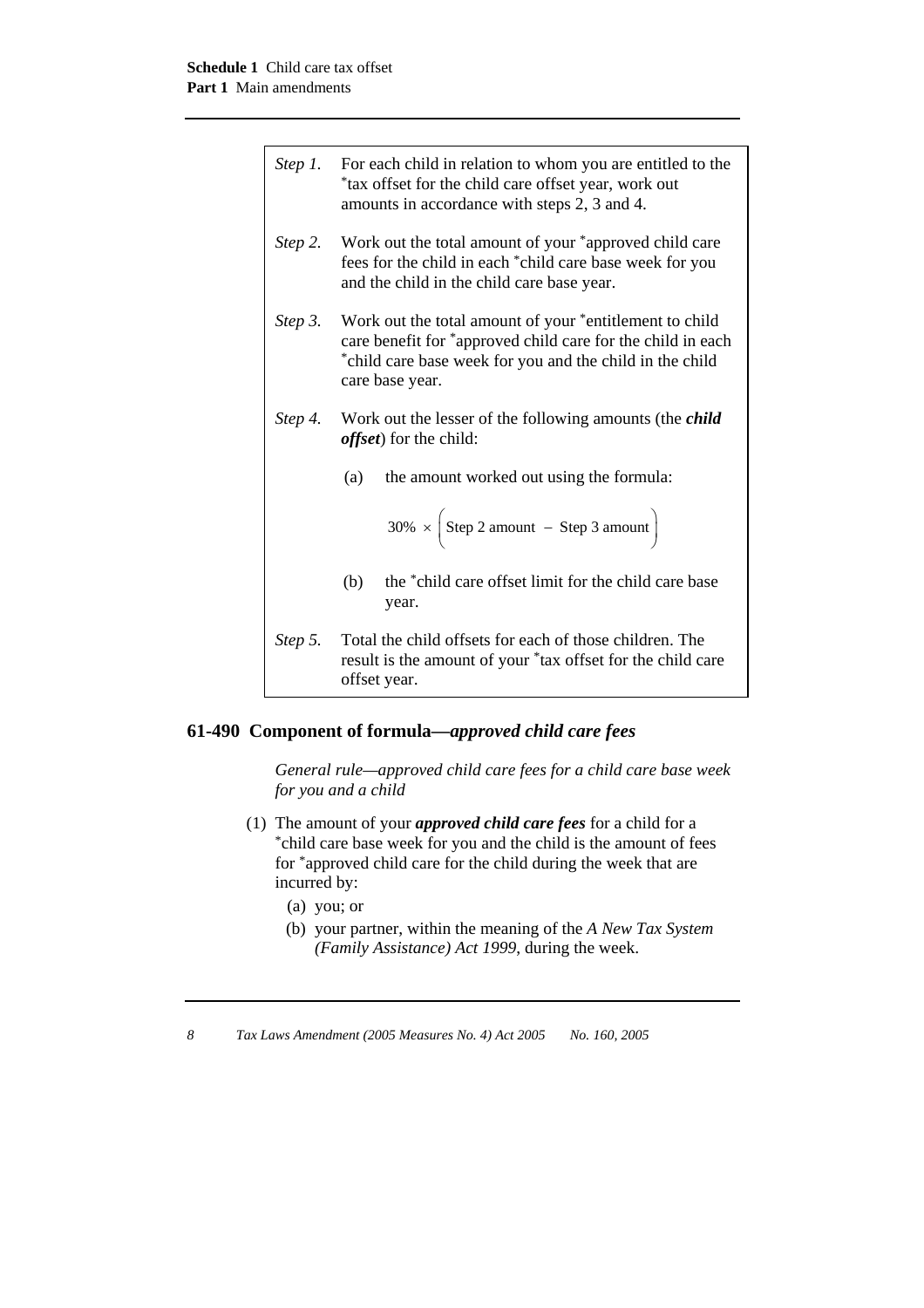Subject to subsection (2), it does not matter whether you are \*entitled to child care benefit for all of that care.

*Special rule if the week is also a child care base week for your partner and the child* 

 (2) If the \*child care base week is also a child care base week for your partner and the child, your approved child care fees for the week do not include any fees incurred by your partner for \*approved child care, for the child in the week, for which you are not \*entitled to child care benefit.

*If fee reduction applies, count unreduced amount of fees* 

 (3) If fees for \*approved child care have been reduced under section 219A of the *A New Tax System (Family Assistance) (Administration) Act 1999*, then for this section, a reference to the fees incurred for the care is taken to be a reference to the fees that would have been incurred for the care if they had not been so reduced.

#### **61-495 Component of formula—***child care offset limit*

 (1) The *child care offset limit* for the 2004-2005 child care base year is \$4,000. The limit is indexed annually.

Note: Subdivision 960-M shows you how to index amounts.

 (2) In applying the indexation formula in subsection 960-275(1) to determine the child care offset limit for the 2005-2006 child care base year or a later child care base year, the relevant financial year is the child care base year rather than the child care offset year for which the offset is being calculated.

## **Transfer of entitlement to unused balance of child care tax offset**

#### **61-496 Entitlement to transfer**

 (1) This section applies if the amount of \*tax offset for a child care offset year to which you are entitled under section 61-470 exceeds the amount of income tax that you would have to pay for the year if: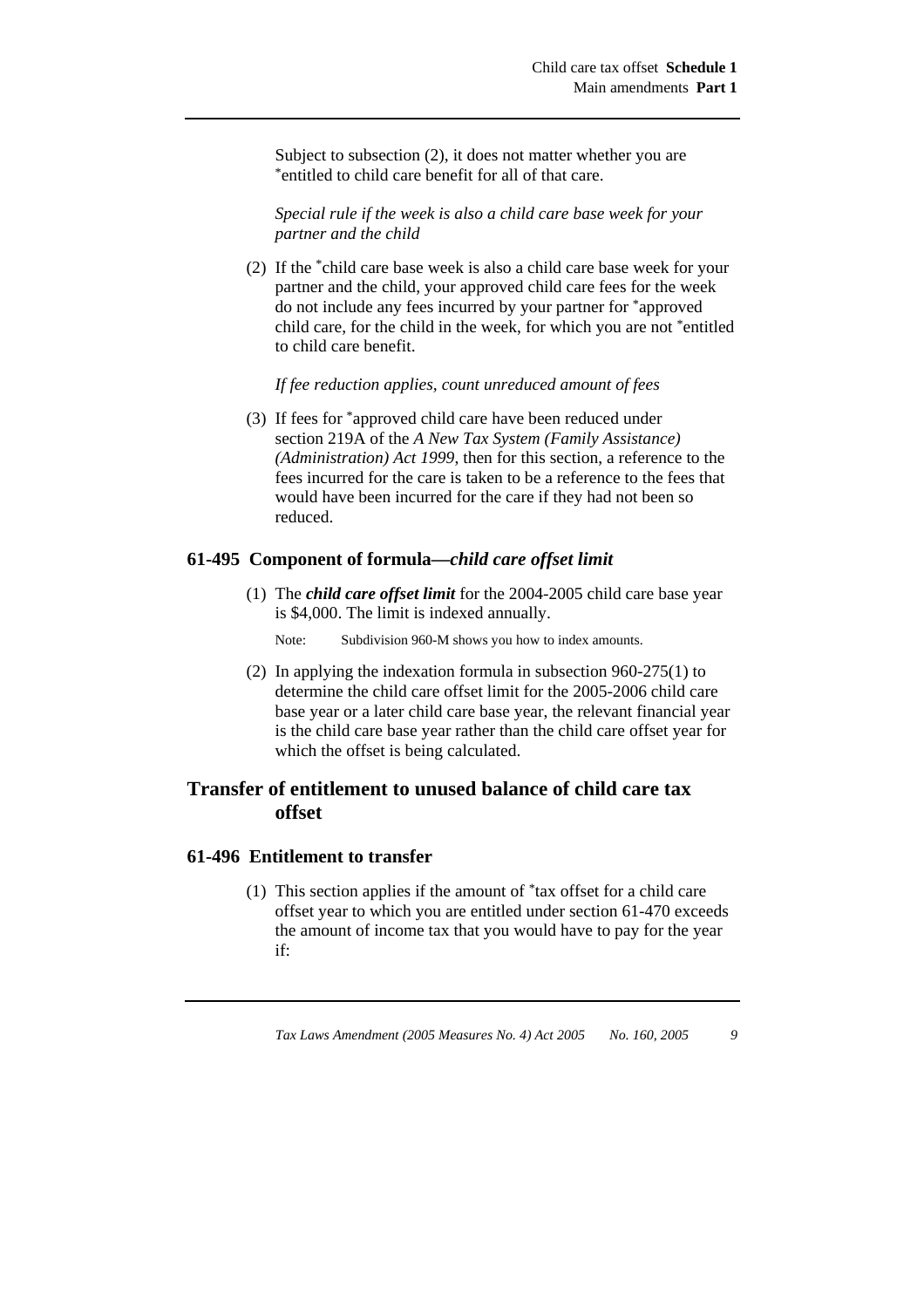- (a) you had not got the tax offset; and
- (b) you had not got any tax offsets that are of a higher priority under subsection 65-25(2).
- (2) You may transfer your entitlement to so much of the \*tax offset as is equal to the excess to an individual who was your \*spouse on the last day of the child care offset year, subject to subsection (5).
- (3) If you make a transfer:
	- (a) the transferee is entitled to so much of the \*tax offset for the child care offset year as is equal to the excess; and
	- (b) you are no longer entitled to so much of the tax offset as is equal to the excess.
- (4) A transfer cannot be revoked.
- (5) If you die during the child care offset year, the reference to your \*spouse in subsection (2) is taken to be a reference to your spouse just before your death.

## **61-497 Form of transfer**

- (1) A transfer has effect only if it is in the \*approved form.
- (2) The \*approved form must require the inclusion of:
	- (a) your \*tax file number; and
	- (b) the tax file number of the transferee; and
	- (c) the transferee's signed consent to:
		- (i) the transfer; and
		- (ii) the disclosure of his or her tax file number in the form.
- (3) Subsection (2) does not limit what may be required by the \*approved form.

#### **3 Subsection 65-25(2) (after table item 2)**

Insert:

2A child care tax offset Subdivision 61-IA

#### **4 Section 960-265 (at the end of the table)**

Add:

4 child care offset limit section 61-495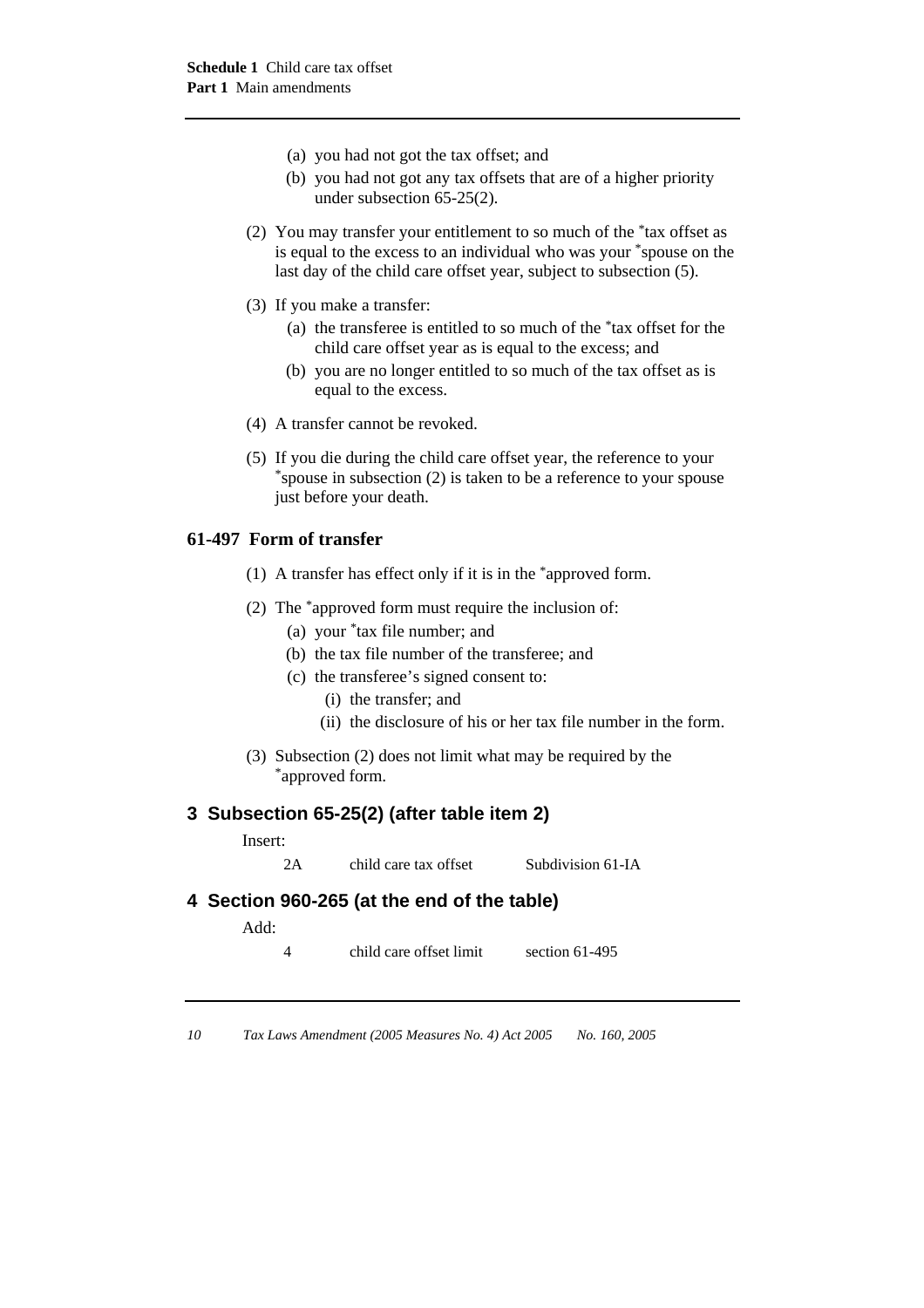## **5 Subsection 995-1(1)**

Insert:

*approved child care* has the meaning given by section 61-475.

## **6 Subsection 995-1(1)**

Insert:

*approved child care fees* has the meaning given by section 61-490.

### **7 Subsection 995-1(1)**

Insert:

*child care base week* has the meaning given by section 61-470.

#### **8 Subsection 995-1(1)**

Insert:

*child care offset limit* has the meaning given by section 61-495.

### **9 Subsection 995-1(1)**

Insert:

*entitled to child care benefit* has the meaning given by section 61-480.

#### **10 Subsection 995-1(1)**

Insert:

*entitlement to child care benefit* has the meaning given by section 61-480.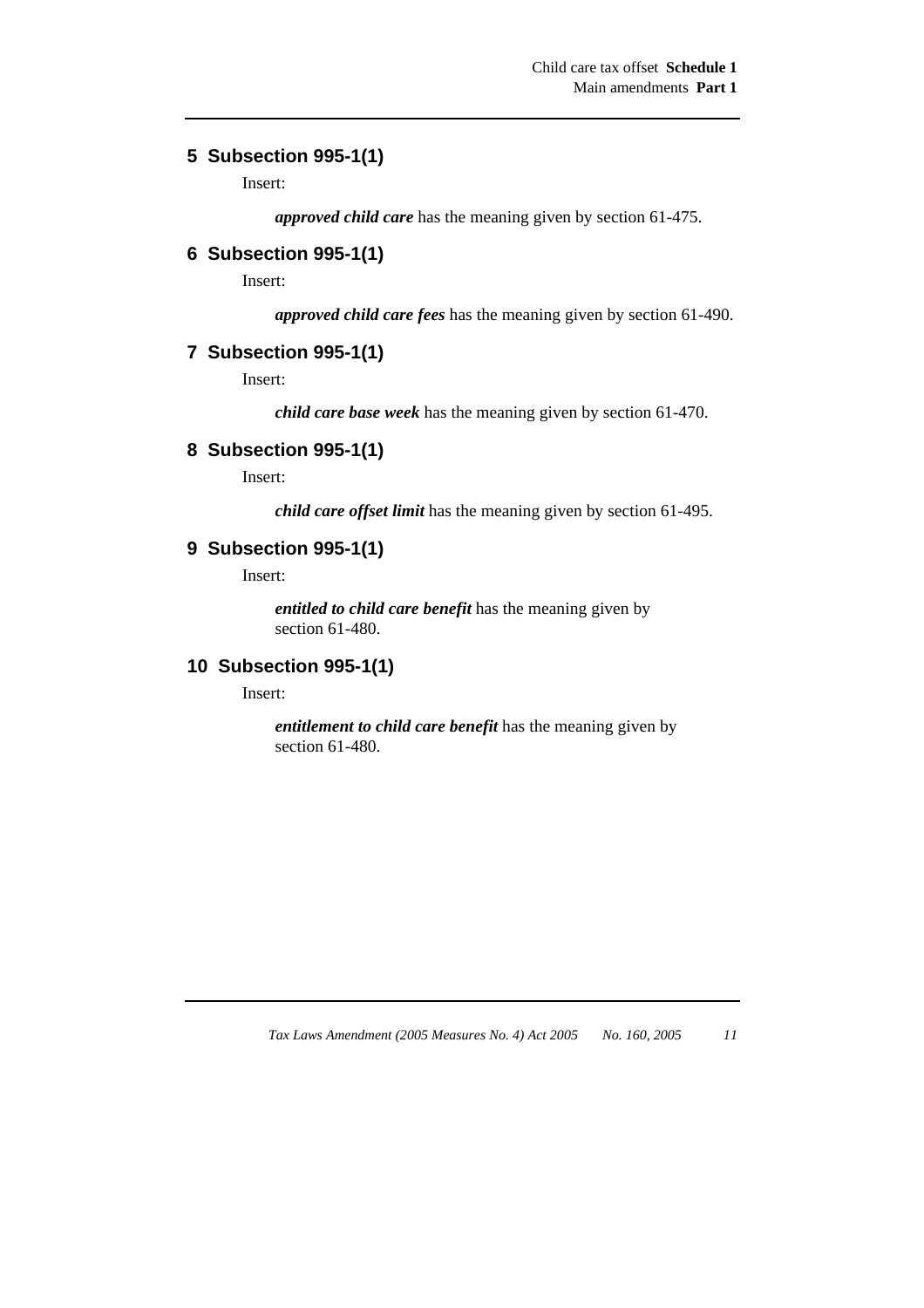## **Part 2—Consequential amendments**

## *A New Tax System (Family Assistance) (Administration) Act 1999*

## **11 After section 169**

Insert:

#### **169A Disclosure of information—child care tax offset**

- (1) The Secretary may, for the purposes of the administration of the child care tax offset provided by Subdivision 61-IA of the *Income Tax Assessment Act 1997*, give the Commissioner of Taxation information about people, including their tax file numbers, acquired by an officer in the exercise of the officer's powers, or the performance of the officer's duties or functions, under the family assistance law.
- (2) Information (including tax file numbers) given to the Commissioner of Taxation under subsection (1) may be used only for the purposes of the administration of the child care tax offset provided by Subdivision 61-IA of the *Income Tax Assessment Act 1997.*
- (3) This section does not limit the powers of the Secretary under section 168.

## *Taxation Administration Act 1953*

## **12 Section 45-340 in Schedule 1 (method statement, step 1)**

Repeal the step, substitute:

*Step 1.* The income tax payable on your \*adjusted taxable income, or on your \*adjusted withholding income, for the \*base year is worked out disregarding any \*tax offset under: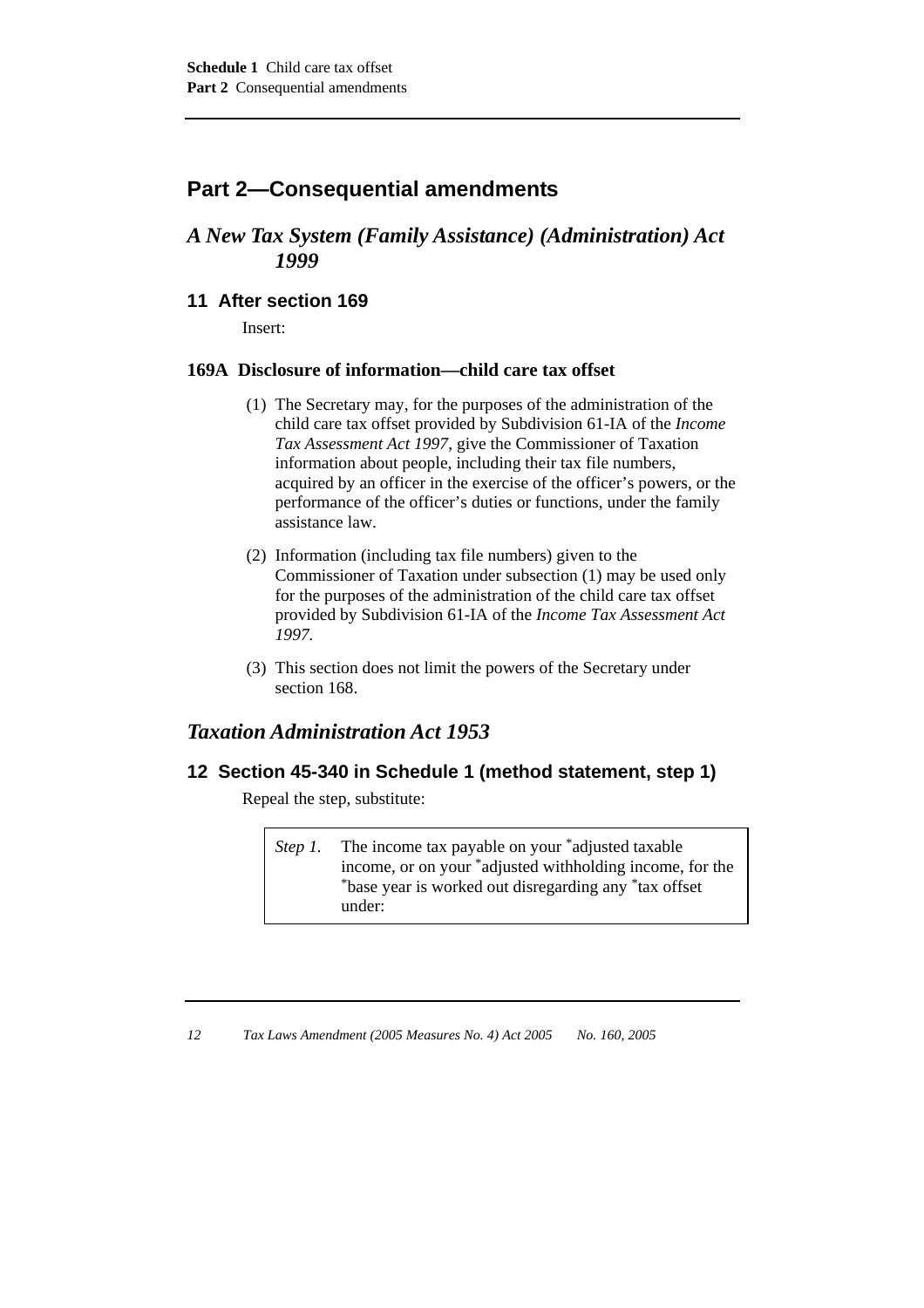| (a) | Subdivision 61-H of the <i>Income Tax Assessment</i><br>Act 1997 (the private health insurance tax offset);<br><sub>or</sub>         |
|-----|--------------------------------------------------------------------------------------------------------------------------------------|
| (b) | Subdivision 61-IA of the <i>Income Tax Assessment</i><br>Act 1997 (the child care tax offset); or                                    |
| (c) | Subdivision 61-J of the <i>Income Tax Assessment</i><br>Act 1997 (the 25% entrepreneurs' tax offset); or                             |
| (d) | Subdivision 61-K of the <i>Income Tax Assessment</i><br>Act 1997 (the mature age worker tax offset); or                              |
| (e) | section 205-70 of the <i>Income Tax Assessment Act</i><br>1997 (the tax offset for *franking deficit tax<br>liabilities); or         |
| (f) | section 159N of the <i>Income Tax Assessment Act</i><br>1936 (the tax offset for certain low income<br>earners); or                  |
| (g) | section 159T of the <i>Income Tax Assessment Act</i><br>1936 (the tax offset for superannuation<br>contributions made for a spouse). |

## **13 Section 45-375 in Schedule 1 (method statement, step 1)**

Repeal the step, substitute:

| Step 1. | The income tax payable on your *adjusted assessed<br>taxable income for the variation year is worked out<br>disregarding any *tax offset under: |                                                                                                                   |  |
|---------|-------------------------------------------------------------------------------------------------------------------------------------------------|-------------------------------------------------------------------------------------------------------------------|--|
|         | (a)                                                                                                                                             | Subdivision 61-H of the <i>Income Tax Assessment</i><br>Act 1997 (the private health insurance tax offset);<br>or |  |
|         | (b)                                                                                                                                             | Subdivision 61-IA of the <i>Income Tax Assessment</i><br>Act 1997 (the child care tax offset); or                 |  |
|         | (c)                                                                                                                                             | Subdivision 61-K of the <i>Income Tax Assessment</i><br>Act 1997 (the mature age worker tax offset); or           |  |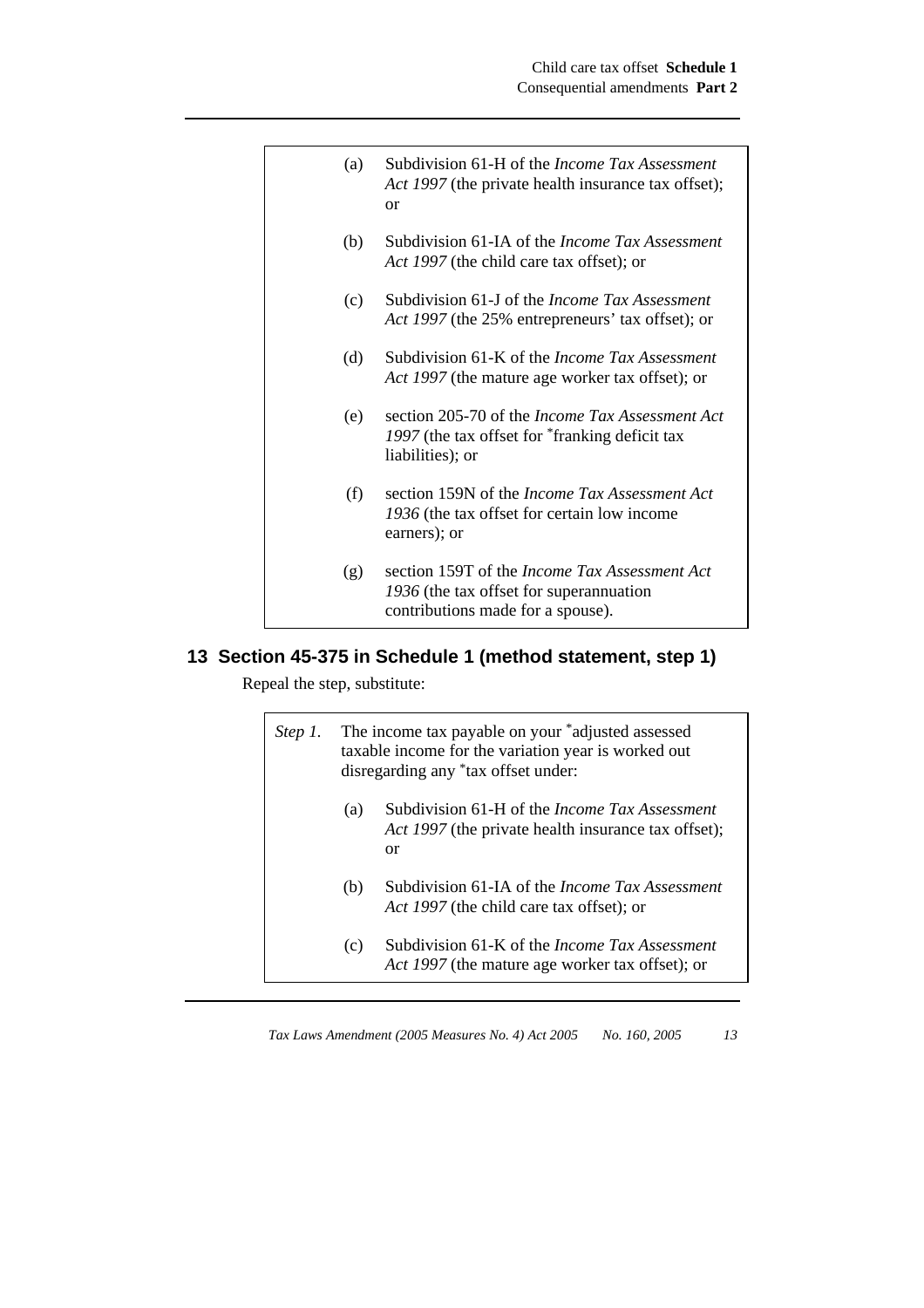| (d) | section 205-70 of the <i>Income Tax Assessment Act</i><br>1997 (the tax offset for "franking deficit tax")<br>liabilities); or       |
|-----|--------------------------------------------------------------------------------------------------------------------------------------|
| (e) | section 159N of the <i>Income Tax Assessment Act</i><br>1936 (the tax offset for certain low income<br>earners); or                  |
| (f) | section 159T of the <i>Income Tax Assessment Act</i><br>1936 (the tax offset for superannuation<br>contributions made for a spouse). |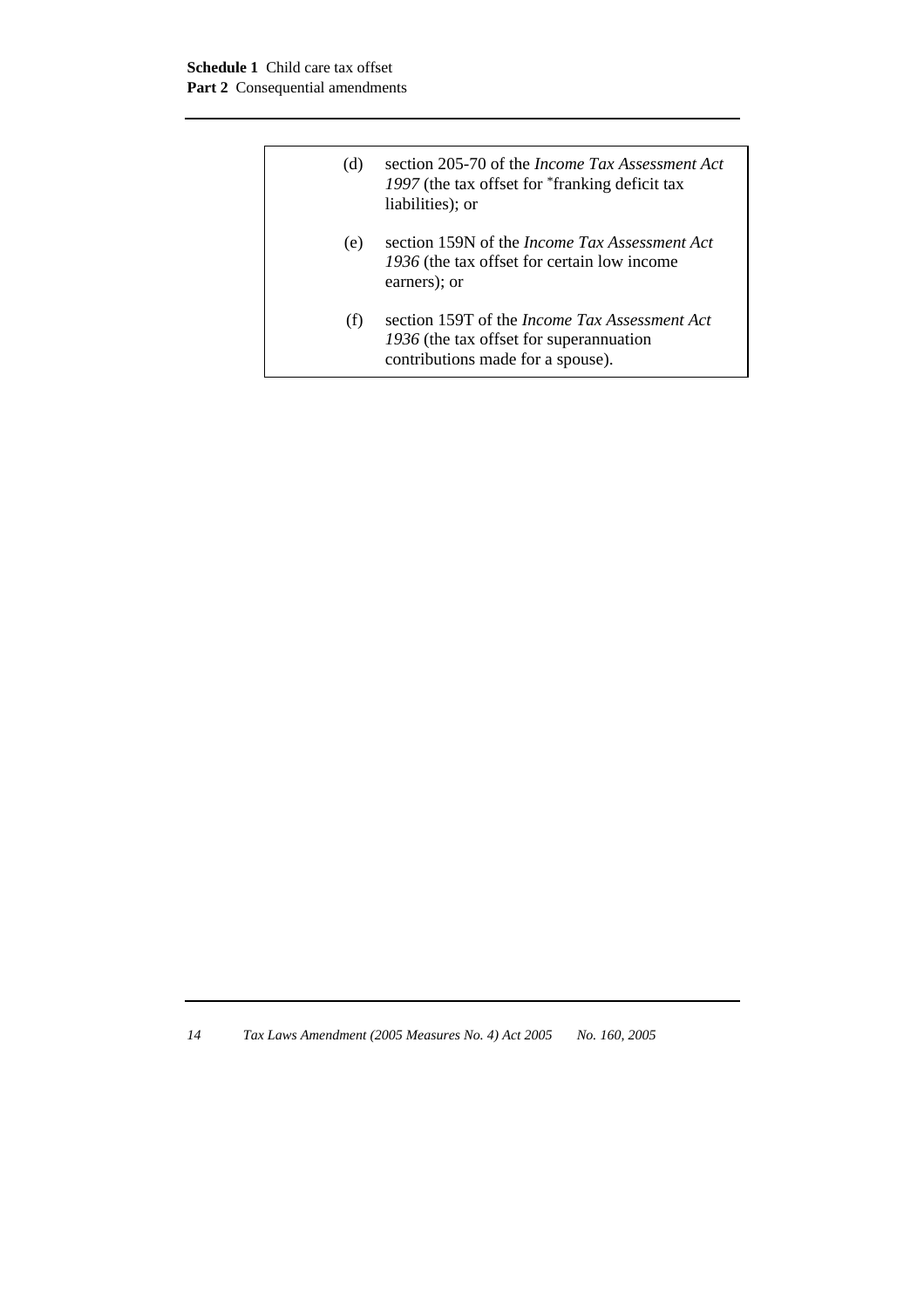## **Part 3—Application**

## **14 Application of certain amendments**

- (1) The amendments made by items 1 to 10 of this Schedule apply in relation to assessments for income years that start on or after 1 July 2005.
- (2) The amendment made by item 12 of this Schedule applies in relation to the calculation of an entity's adjusted tax for base years that are income years starting on or after 1 July 2005.
- (3) The amendment made by item 13 of this Schedule applies in relation to the calculation of an entity's adjusted assessed tax for variation years that are income years starting on or after 1 July 2005.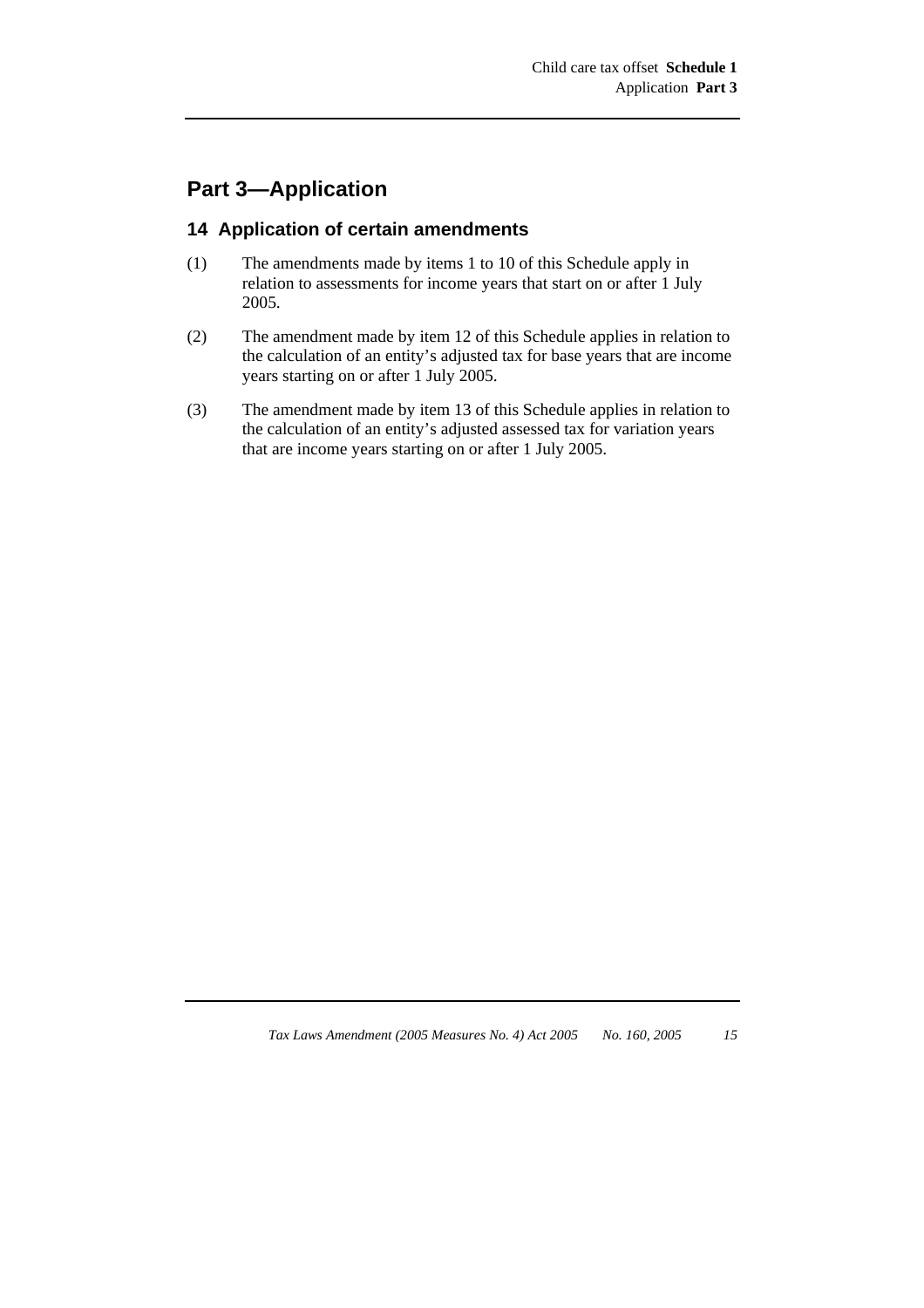## **Schedule 2—Deductible gift recipients**

## *Income Tax Assessment Act 1997*

## **1 Subsection 30-40(2) (at the end of the table)**  Add:

| 3.2.8 | The Chifley Research Centre Limited | the gift must be made |
|-------|-------------------------------------|-----------------------|
|       |                                     | after 19 May 2005     |

### **2 Subsection 30-45(2) (at the end of the table)**   $\overline{d}$ :

| 4.2.31 | Crime Stoppers Northern Territory Program | the gift must be made |
|--------|-------------------------------------------|-----------------------|
|        |                                           | after 13 March 2005   |

## **3 Subsection 30-70(2) (at the end of the table)**

|       | Add:                                                     |                                              |
|-------|----------------------------------------------------------|----------------------------------------------|
| 8.2.4 | Playgroup NSW (Inc).                                     | the gift must be made<br>after 14 April 2005 |
| 8.2.5 | Playgroup WA (Inc)                                       | the gift must be made<br>after 13 March 2005 |
| 8.2.6 | Playgroup Queensland Incorporated                        | the gift must be made<br>after 14 April 2005 |
| 8.2.7 | Playgroup Tasmania Inc.                                  | the gift must be made<br>after 14 April 2005 |
| 8.2.8 | Playgroup Association Northern Territory<br>Incorporated | the gift must be made<br>after 24 May 2005   |
| 8.2.9 | <b>ACT Playgroups Association Incorporated</b>           | the gift must be made<br>after 14 April 2005 |

## **4 Section 30-95 (table item 11.2.3)**

Repeal the item.

#### **5 Section 30-105 (at the end of the table)**

Add:

13.2.10 The Rotary Club of Katoomba Inc—Convict Roadbuilders & Pioneer Memorial Wall Fund the gift must be made after 24 May 2005 and before 25 May 2006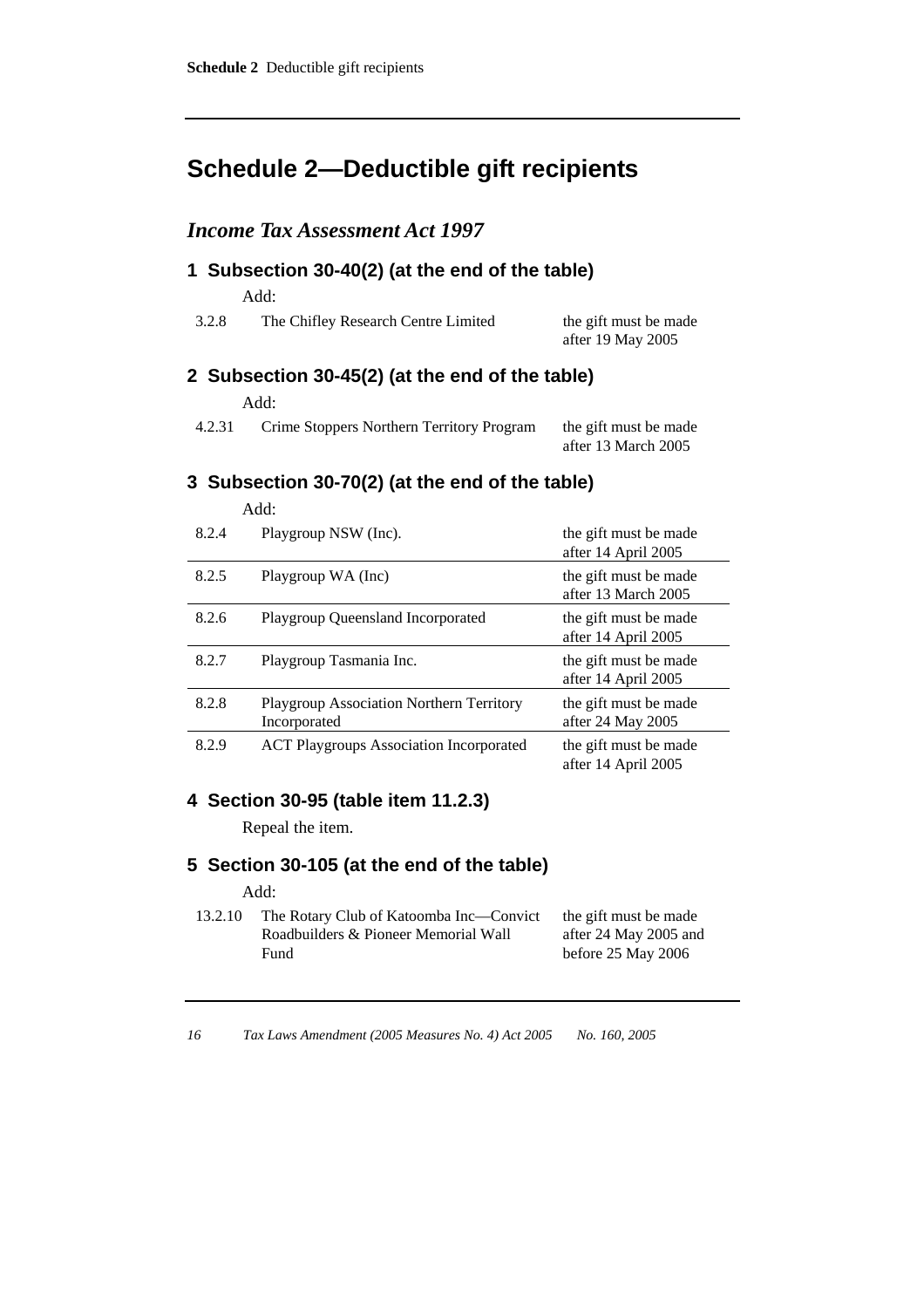| 6 Subsection 30-315(2) (after table item 2AA) |                                                                   |              |  |  |
|-----------------------------------------------|-------------------------------------------------------------------|--------------|--|--|
| Insert:                                       |                                                                   |              |  |  |
| 2AAA                                          | <b>ACT Playgroups Association</b><br>Incorporated                 | item $8.2.9$ |  |  |
| 7 Subsection 30-315(2) (after table item 30A) |                                                                   |              |  |  |
|                                               | Insert:                                                           |              |  |  |
| 30B                                           | Chifley Research Centre Limited                                   | item $3.2.8$ |  |  |
| 8 Subsection 30-315(2) (after table item 40B) |                                                                   |              |  |  |
|                                               | Insert:                                                           |              |  |  |
| 40C                                           | Crime Stoppers Northern Territory<br>Program                      | item 4.2.31  |  |  |
| 9 Subsection 30-315(2) (table item 55)        |                                                                   |              |  |  |
|                                               | Repeal the item.                                                  |              |  |  |
| 10 Subsection 30-315(2) (after table item 86) |                                                                   |              |  |  |
|                                               | Insert:                                                           |              |  |  |
| 86A                                           | <b>Playgroup Association Northern</b><br>Tamikano Indonesia nakad | item $8.2.8$ |  |  |

|     | 1.00<br><b>Territory Incorporated</b> |              |
|-----|---------------------------------------|--------------|
| 86B | Playgroup NSW (Inc)                   | item $8.2.4$ |
| 86C | Playgroup Queensland Incorporated     | item $8.2.6$ |
| 86D | Playgroup Tasmania Inc                | item $8.2.7$ |
| 86E | Playgroup WA (Inc)                    | item $8.2.5$ |
|     |                                       |              |

## **11 Subsection 30-315(2) (after table item 97)**

Insert:

| 97AAAA | Rotary Club of Katoomba Inc—   | item $13.2.10$ |
|--------|--------------------------------|----------------|
|        | Convict Roadbuilders & Pioneer |                |
|        | Memorial Wall Fund             |                |

## **12 Application**

The amendment made by item 4 applies in relation to gifts made on or after 20 May 2005.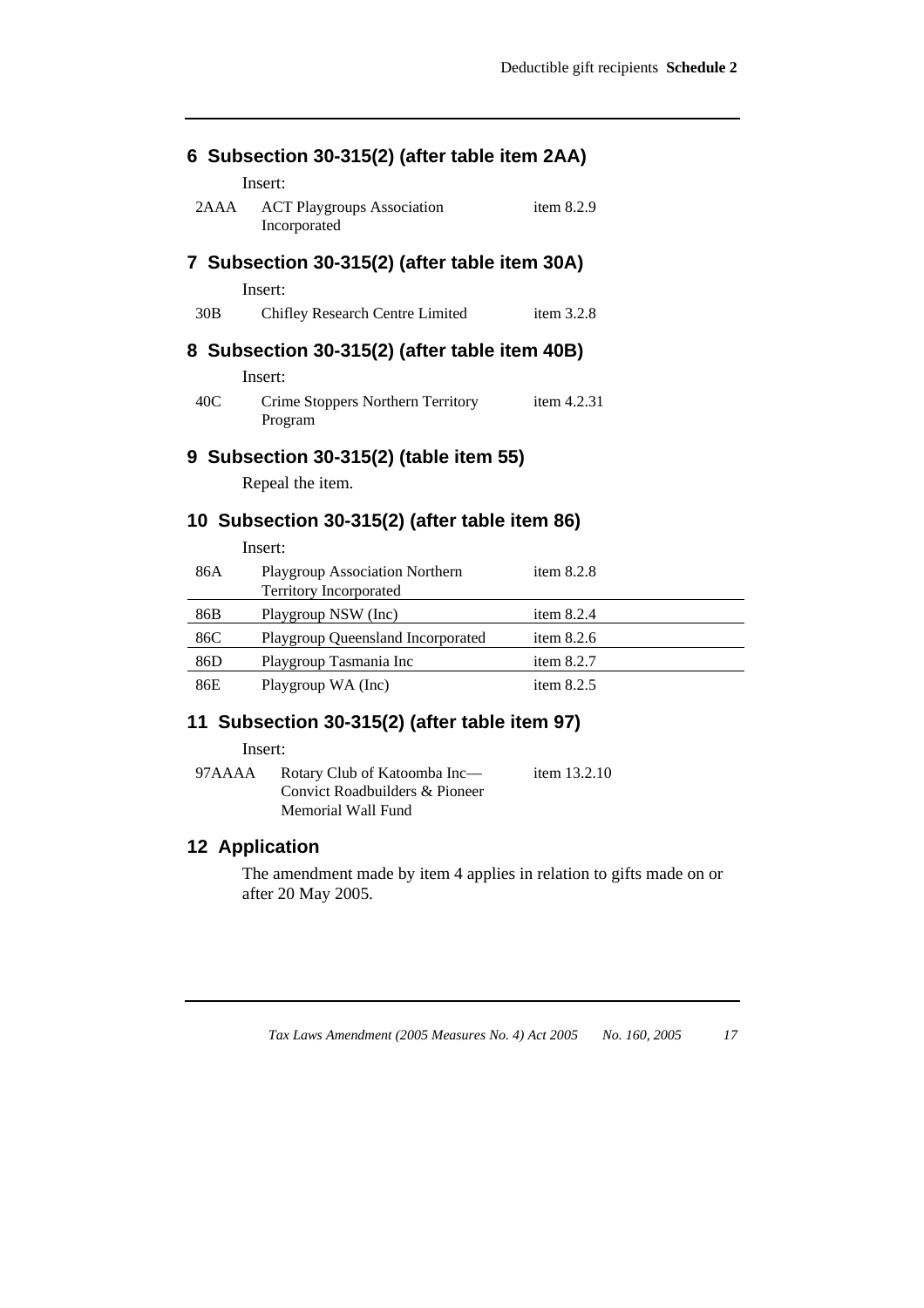## **Schedule 3—Secrecy provisions**

## *Income Tax Assessment Act 1936*

## **1 Paragraph 16(4)(ga)**

Repeal the paragraph, substitute:

- (ga) the Australian Statistician for the purposes of the *Census and Statistics Act 1905*, being the following kind of information about a person who is an employer (whether or not the person is also a business person):
	- (i) the name and address of the person;
	- (ii) the name or description of the industry, trade, business, calling, service, profession or occupation in which the person is an employer;
	- (iii) the number of males and the number of females who are employees of the person;
- (gb) the Australian Statistician for the purposes of the *Census and Statistics Act 1905*, being the following kind of information about a person who is a business person (whether or not the person is also an employer):
	- (i) the name and address of the person;
	- (ii) the name or description of the business;
	- (iii) such other information in relation to the business as is requested by the Australian Statistician;

## **2 Subsection 16(4AA)**

Omit "paragraph (4)(ga)", substitute "paragraphs (4)(ga) and (gb)".

### **3 Application**

The amendments made by this Schedule apply to communications of information after the day on which this item commences (regardless of whether the information was acquired before or after that commencement).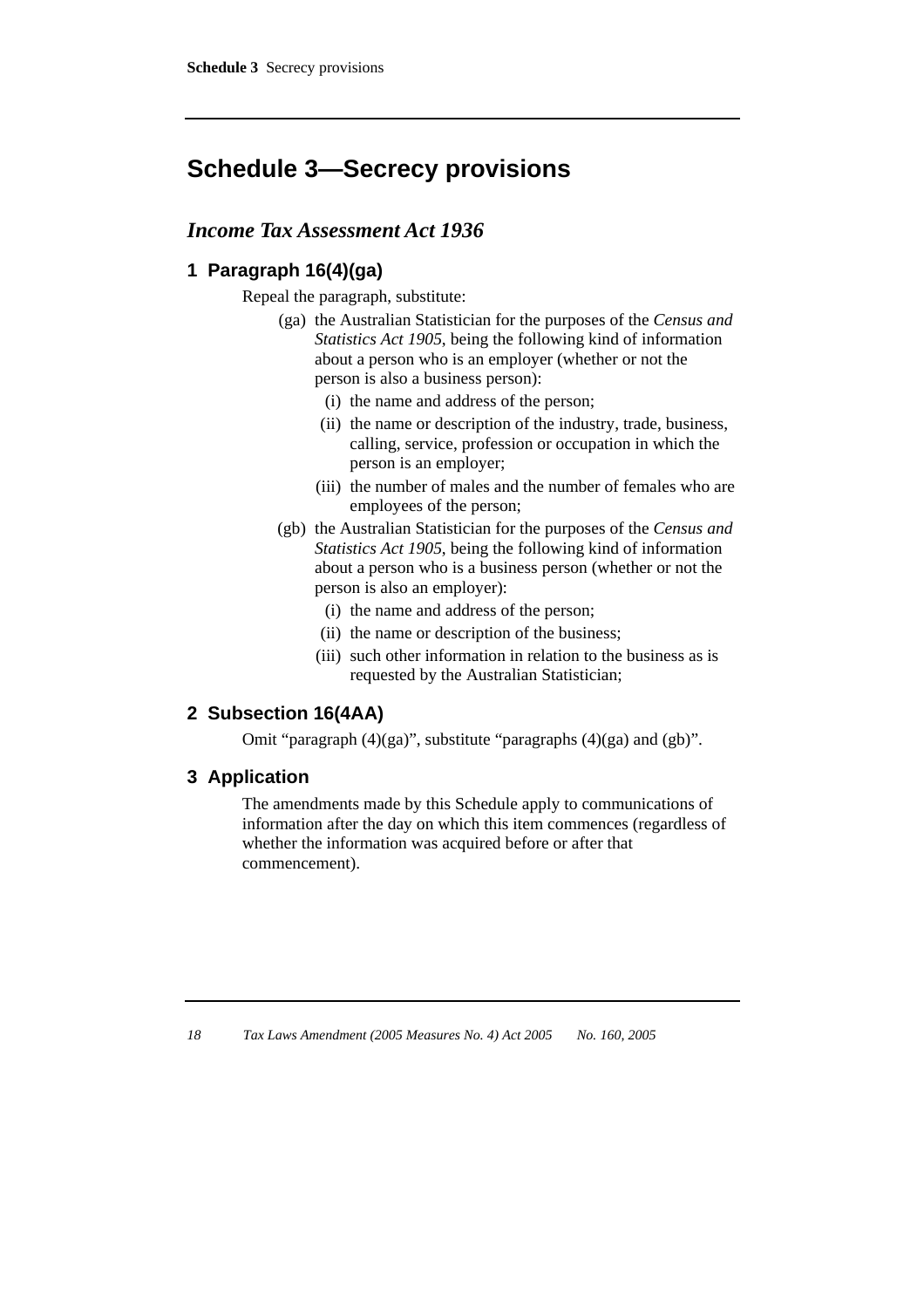## **Schedule 4—Wine equalisation tax**

## **Part 1—Main amendments**

## *A New Tax System (Wine Equalisation Tax) Act 1999*

## **1 Section 17-5 (table item CR9)**

Repeal the item, substitute:

| CR9 | <i>Producer rebate</i> An <sup>*</sup> assessable |                  | the amount of |
|-----|---------------------------------------------------|------------------|---------------|
|     |                                                   | dealing is made  | the producer  |
|     |                                                   | in circumstances | rebate under  |
|     |                                                   | that entitle you | Division 19   |
|     |                                                   | to a producer    |               |
|     |                                                   | rebate under     |               |
|     |                                                   | Division 19.     |               |

before the end of the financial year in which the assessable dealing occurs

immediately

### **2 Subsection 17-10(1)**

After "a \*wine tax credit", insert "(other than a claim for a \*producer rebate under subsection 19-5(2))".

#### **3 Subsection 17-10(2)**

After "a \*wine tax credit", insert "(other than a claim for a \*producer rebate under subsection 19-5(2))".

#### **4 After subsection 17-10(2)**

Insert:

- (2A) If you are a \*New Zealand participant, you may make a claim for a \*wine tax credit under subsection 19-5(2) in the \*approved form. The claim must be accompanied by such supporting evidence as the Commissioner requires.
- (2B) The Commissioner may determine, by legislative instrument, the time or times during which claims for \*wine tax credits under subsection 19-5(2) may be made.

## **5 Subsection 17-10(3)**

After "subsection (2)", insert "or (2A)".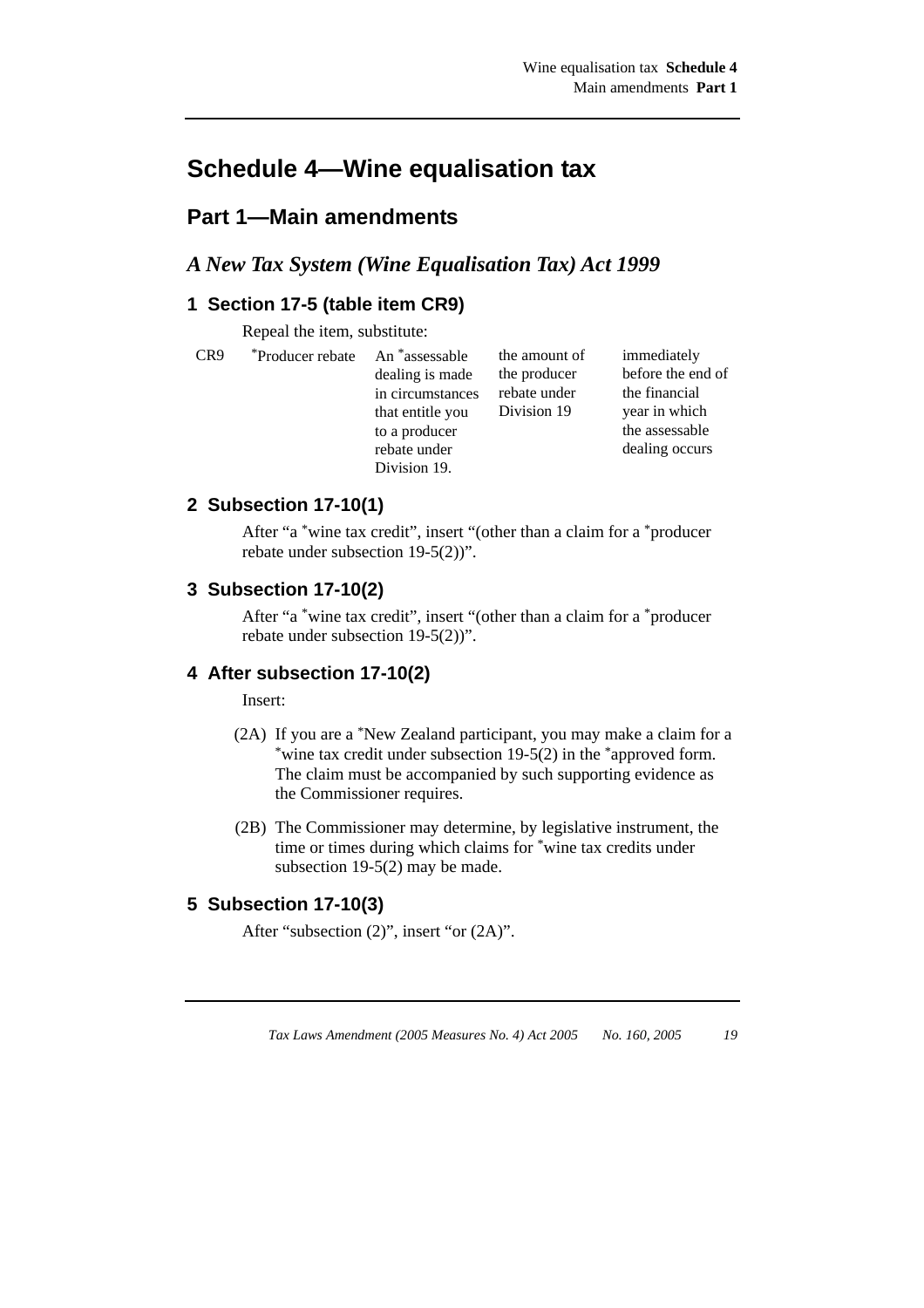### **6 Section 17-15**

After "subsection 17-10(2)", insert "or (2A)".

#### **7 Section 17-20**

After "subsection 17-10(2)", insert "or (2A)".

#### **8 Section 19-5**

Before "You are entitled", insert "(1)".

#### **9 At the end of section 19-5**

Add:

- (2) You are entitled to a \*producer rebate for \*rebatable wine for a \*financial year if:
	- (a) you are approved as a \*New Zealand participant; and
	- (b) the wine was \*produced by you in \*New Zealand and exported to \*Australia; and
	- (c) you, or another entity, paid wine tax for a \*taxable dealing in the wine during the financial year.

### **10 After section 19-5**

Insert:

#### **19-7 Approval as New Zealand participant**

- (1) You may apply, in writing, in the \*approved form, to the Commissioner for approval as a \*New Zealand participant.
- (2) You are eligible to be approved as a \*New Zealand participant if the Commissioner is satisfied, on the basis of your application and any other relevant information of which the Commissioner becomes aware, that:
	- (a) you are a \*producer of \*rebatable wine in \*New Zealand; and
	- (b) the rebatable wine has been, or is likely to be, exported to \*Australia.
- (3) If the Commissioner, after consideration of your application, is satisfied of the matters referred to in subsection (2) in relation to you, the Commissioner must, by written instrument, approve you as a \*New Zealand participant.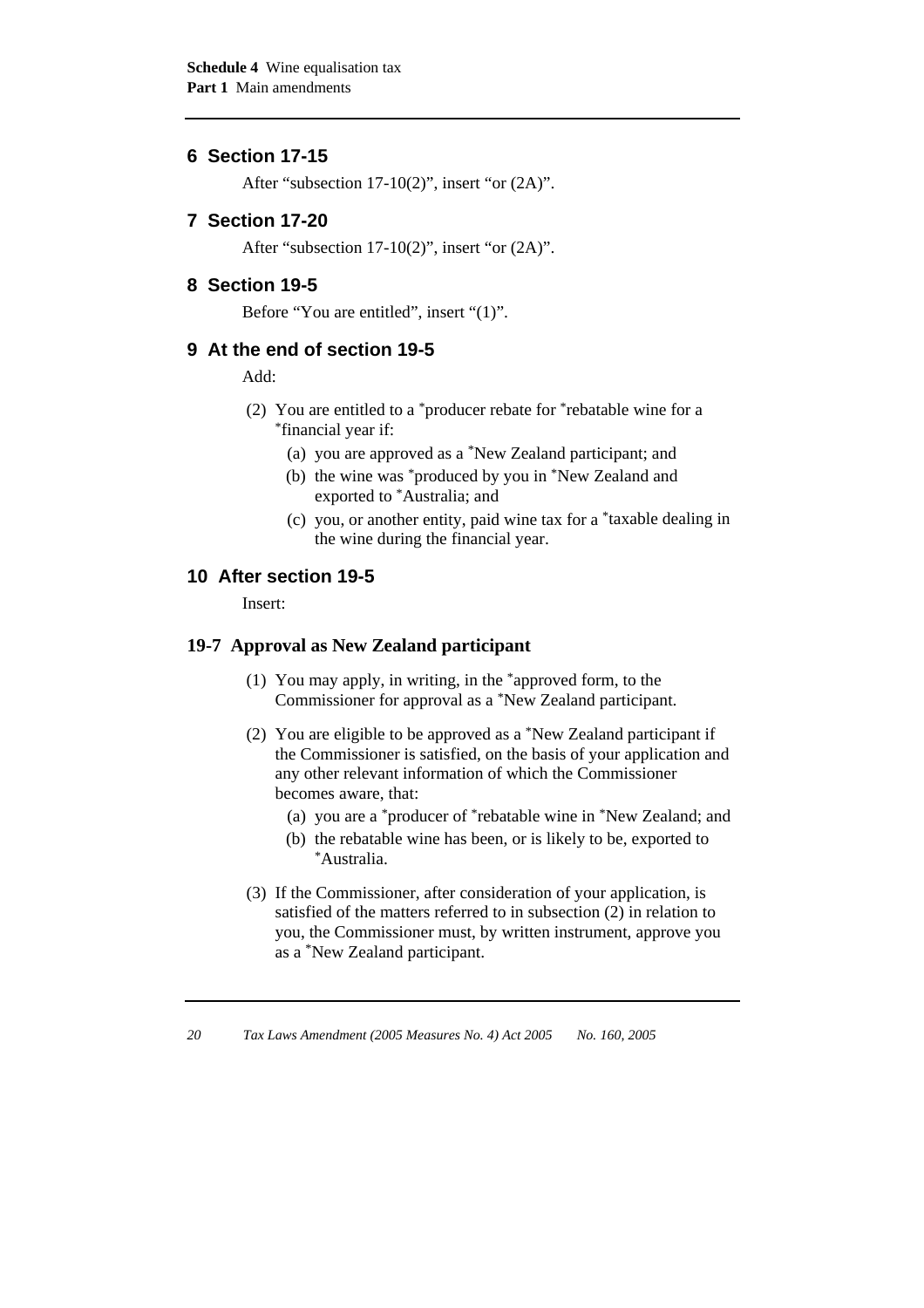- (4) The Commissioner must decide the date of effect of that approval and include that date in the instrument of approval. That date may be the day of the decision, or a day before or after that day.
	- Note: Deciding under this subsection the date of effect of any approval of an entity as a New Zealand participant is a reviewable wine tax decision (see Division 7 of Part VI of the *Taxation Administration Act 1953*)*.*
- (5) If the Commissioner approves you as a \*New Zealand participant, the Commissioner must, by notice in writing sent to you, inform you that you have been so approved and of the date from which the approval has effect.
- (6) If the Commissioner, after consideration of your application, is not satisfied of the matters referred to in subsection (2) in relation to you, the Commissioner must:
	- (a) by written instrument, refuse to approve you as a \*New Zealand participant; and
	- (b) by notice in writing sent to you, inform you that the Commissioner has so decided and of the reasons for that decision.
	- Note: Refusing to approve an entity as a New Zealand participant is a reviewable wine tax decision (see Division 7 of Part VI of the *Taxation Administration Act 1953*)*.*
- (7) An instrument of approval under subsection (3) and an instrument refusing approval under subsection (6) are not legislative instruments.

#### **19-8 Revoking an approval as a New Zealand participant**

- (1) If, at any time, the Commissioner becomes aware that you cease to satisfy the criteria for approval as a \*New Zealand participant, the Commissioner must, by written instrument, revoke your approval.
	- Note: Revoking under this subsection the approval of an entity as a New Zealand participant is a reviewable wine tax decision (see Division 7 of Part VI of the *Taxation Administration Act 1953*).
- (2) The Commissioner must decide the date of effect of that revocation and include that date in the instrument of revocation. That date may be the day of the decision, or a day before or after that day.
	- Note: Deciding under this subsection the date of effect of any revocation of an approval as a New Zealand participant is a reviewable wine tax decision (see Division 7 of Part VI of the *Taxation Administration Act 1953*)*.*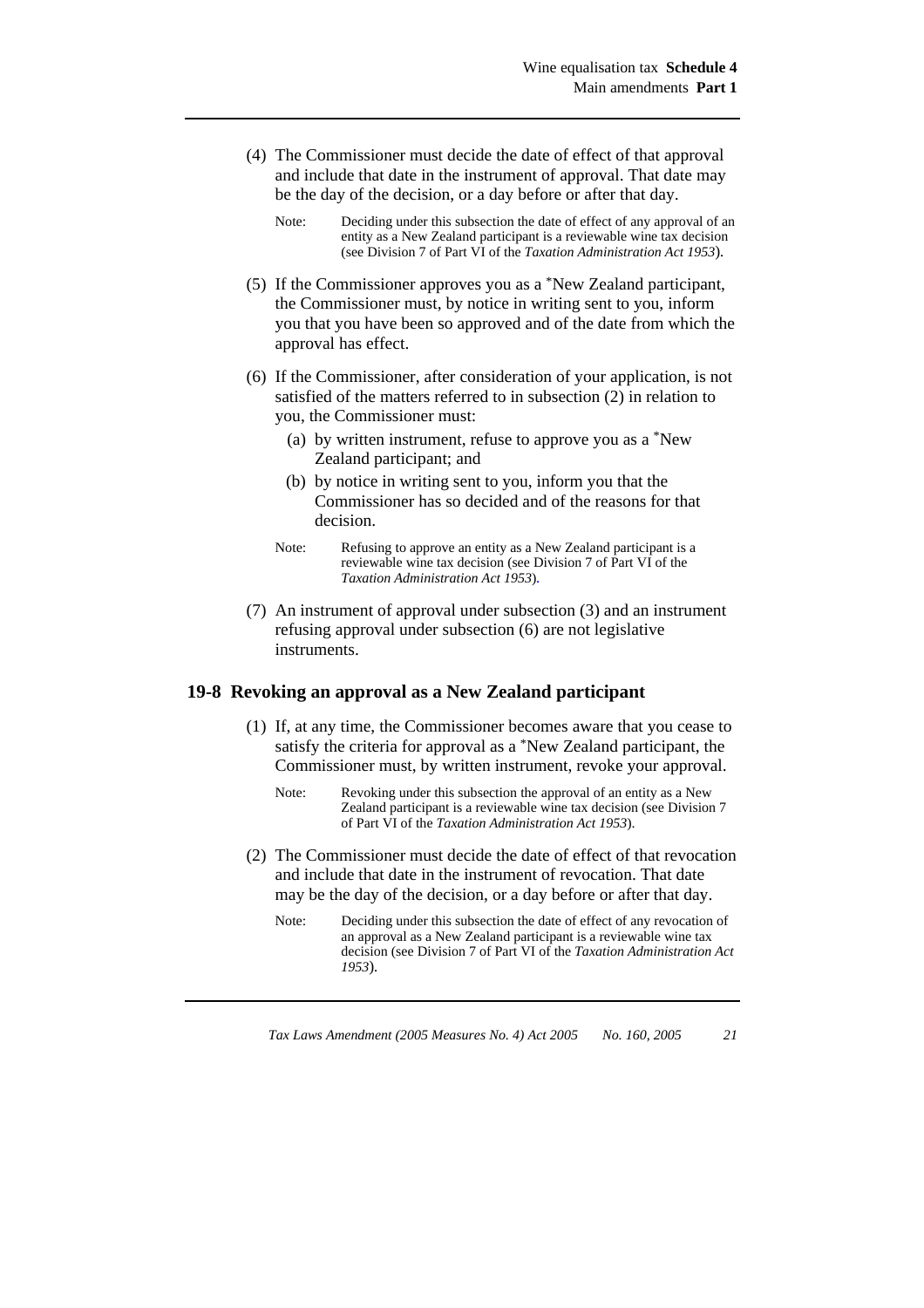- (3) If the Commissioner revokes your approval as a \*New Zealand participant, the Commissioner must, by notice in writing sent to you, inform you that the Commissioner has revoked your approval, indicate the date from which the revocation has effect and of the reasons for revoking that approval.
- (4) An instrument of revocation under subsection (1) is not a legislative instrument.

#### **19-9 Notification of changed circumstances**

- (1) An entity approved as a \*New Zealand participant must notify the Commissioner in writing of any circumstances under which the Commissioner must revoke the approval. The notification must be given to the Commissioner within 21 days after the circumstances occurred.
- (2) A notification under subsection (1) is not a legislative instrument.

## **11 Subsection 19-10(1)**

Omit "for a dealing in wine because of paragraph 19-5(b)", substitute "because of paragraph 19-5(1)(b) for a dealing in wine".

#### **12 Subsection 19-10(2)**

After "\*producer rebate", insert "because of subsection 19-5(1)".

#### **13 At the end of section 19-10**

Add:

- (3) You are not entitled to a \*producer rebate because of subsection 19-5(2) for a dealing in wine \*produced in \*New Zealand if:
	- (a) the wine is exported from \*Australia after that dealing; and
	- (b) at the time of a claim for producer rebate in respect of that wine you were, or should reasonably have been, aware that the wine had been, or would be, so exported.
- (4) You are not entitled to a \*producer rebate because of subsection 19-5(2) for a dealing in wine \*produced in \*New Zealand if a producer rebate has previously been paid in respect of the wine.

#### **14 Subsection 19-15(1)**

After "you are entitled", insert "because of subsection 19-5(1)".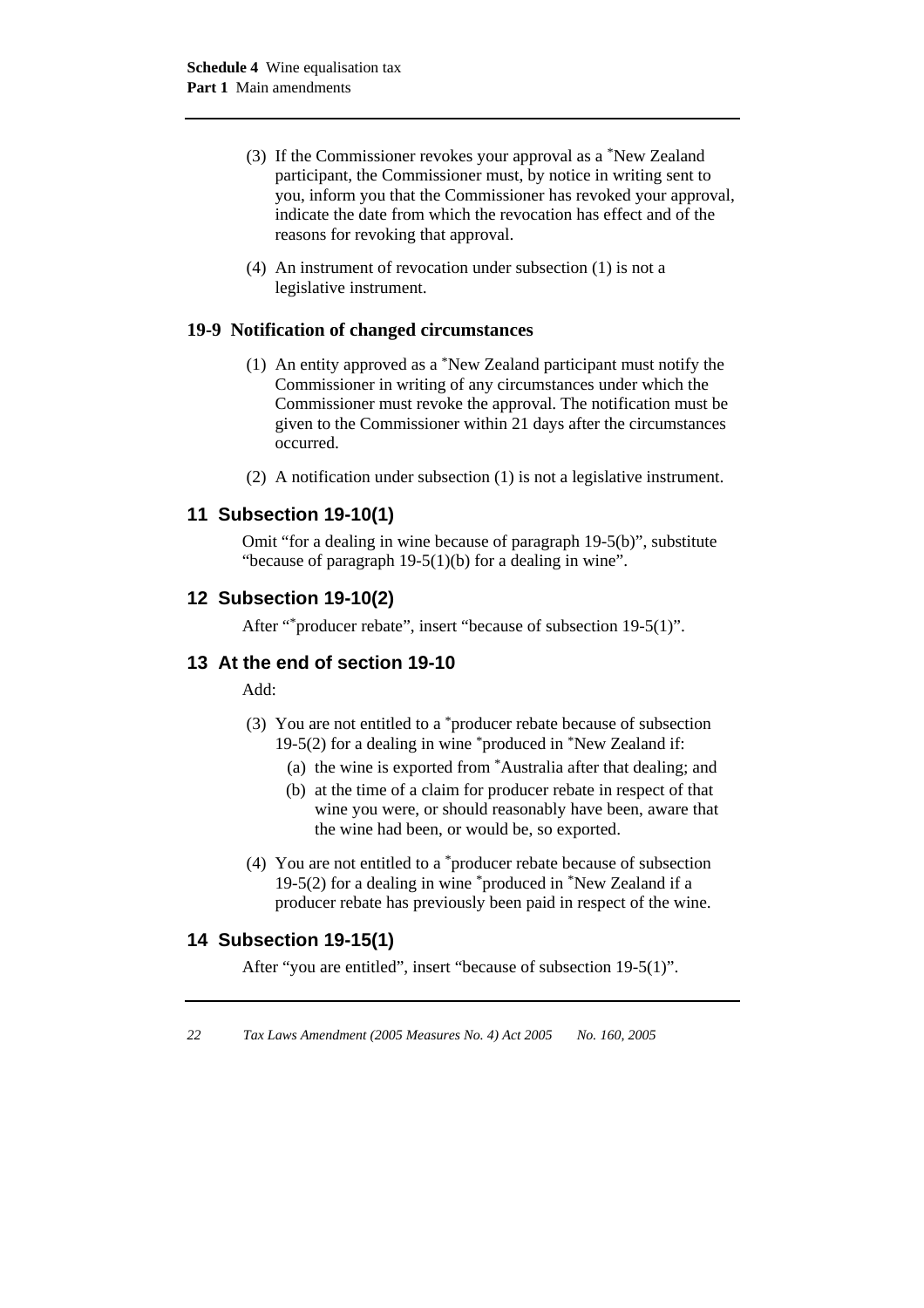### **15 After subsection 19-15(1)**

Insert:

- (1A) The amount of the \*producer rebates to which you are entitled because of subsection 19-5(2) for the wine for the \*financial year is an amount equal to 29% of the approved selling price for the wine.
- (1B) In working out the amount of the \*producer rebate to which you are entitled because of subsection 19-5(2), any component used to determine the approved selling price that is expressed in a currency other than Australian currency is to be treated as if it were an amount of Australian currency worked out in the manner determined, by legislative instrument, by the Commissioner.
- (1C) In this section:

*approved selling price*, in relation to wine sold by a \*New Zealand participant, means the participant's selling price for the wine net of any expenses unrelated to the production of the wine in \*New Zealand, including but not limited to:

- (a) expenses relating to transportation, freight and insurance, agent's fees and any other costs associated with exportation of the wine from New Zealand and importation of the wine into \*Australia; and
- (b) New Zealand and Australian taxes including customs duties.

#### **16 Subsection 19-15(2)**

After "a \*financial year", insert "under this Division".

#### **17 Subsection 19-15(3)**

After "the financial year", insert "under this Division".

#### **18 Subsection 19-25(1)**

After "claim", insert "because of subsection 19-5(1)".

#### **19 After subsection 19-25(1)**

Insert:

 (1A) If the sum of the amounts of \*producer rebates that you claim because of subsection 19-5(2) for the \*financial year exceeds the amount of the producer rebates to which you are entitled in respect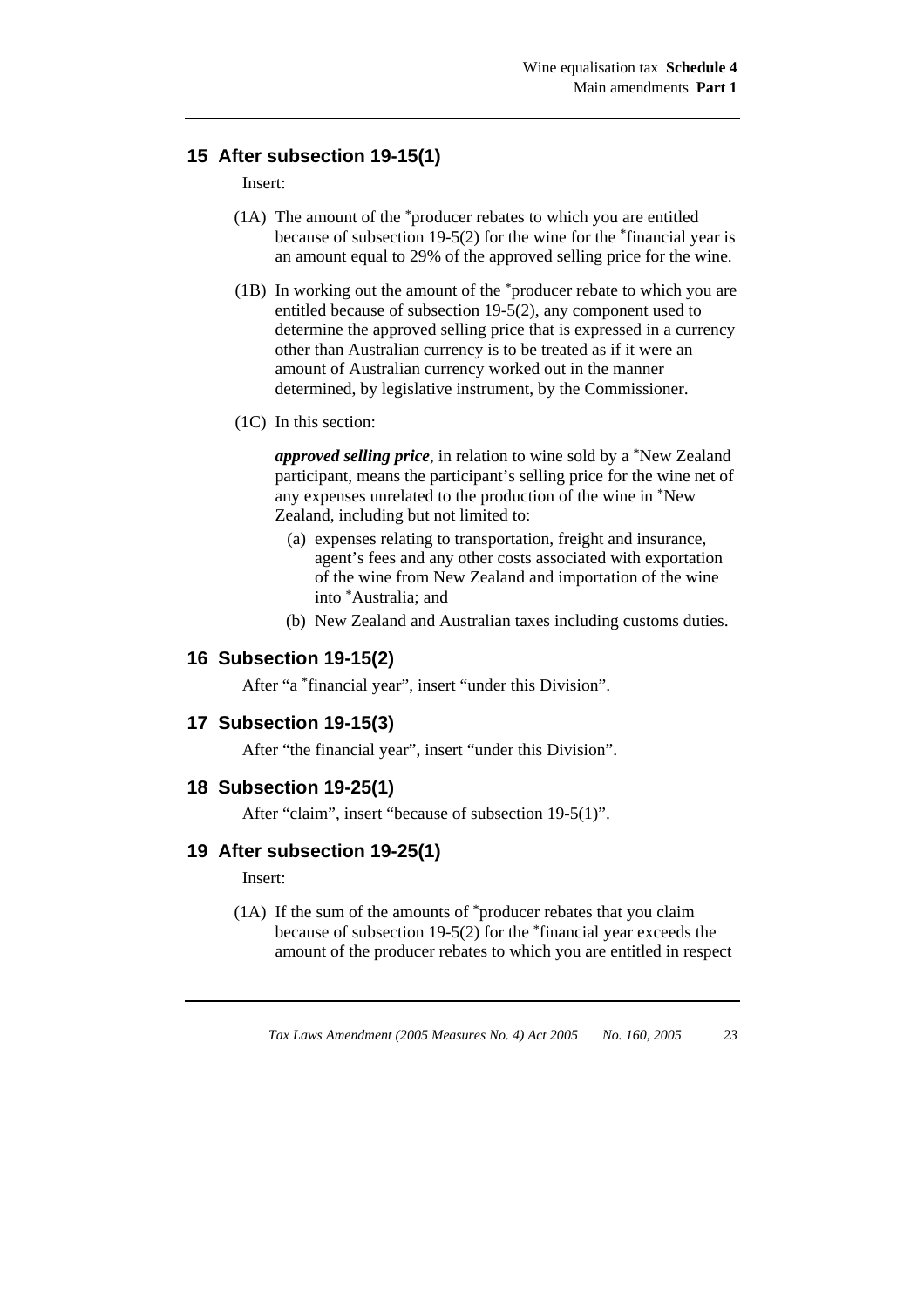of that financial year, you are liable to pay an amount equal to that excess.

#### **20 Subsection 19-25(2)**

After "the financial year", insert "under this Division".

#### **21 Subsection 19-25(4)**

After "\*financial year, and,", insert "except in the case of a \*New Zealand participant,".

#### **22 At the end of section 19-25**

Add:

 (5) For the purposes of the application of Part VI of the *Taxation Administration Act 1953*, a \*producer rebate under subsection 19-5(2) is to be treated as a net amount*.* 

#### **23 Section 33-1**

Insert:

*New Zealand* means the territory of New Zealand but does not include Tokelau or the Associated Self Governing States of the Cook Islands and Niue.

#### **24 Section 33-1**

Insert:

*New Zealand participant* means an entity that is approved as a New Zealand participant under section 19-7.

#### **25 Application**

The amendment made by item 9 of this Schedule applies only to wine on which wine tax has been paid for a taxable dealing during the financial year starting on 1 July 2005 or on a subsequent 1 July.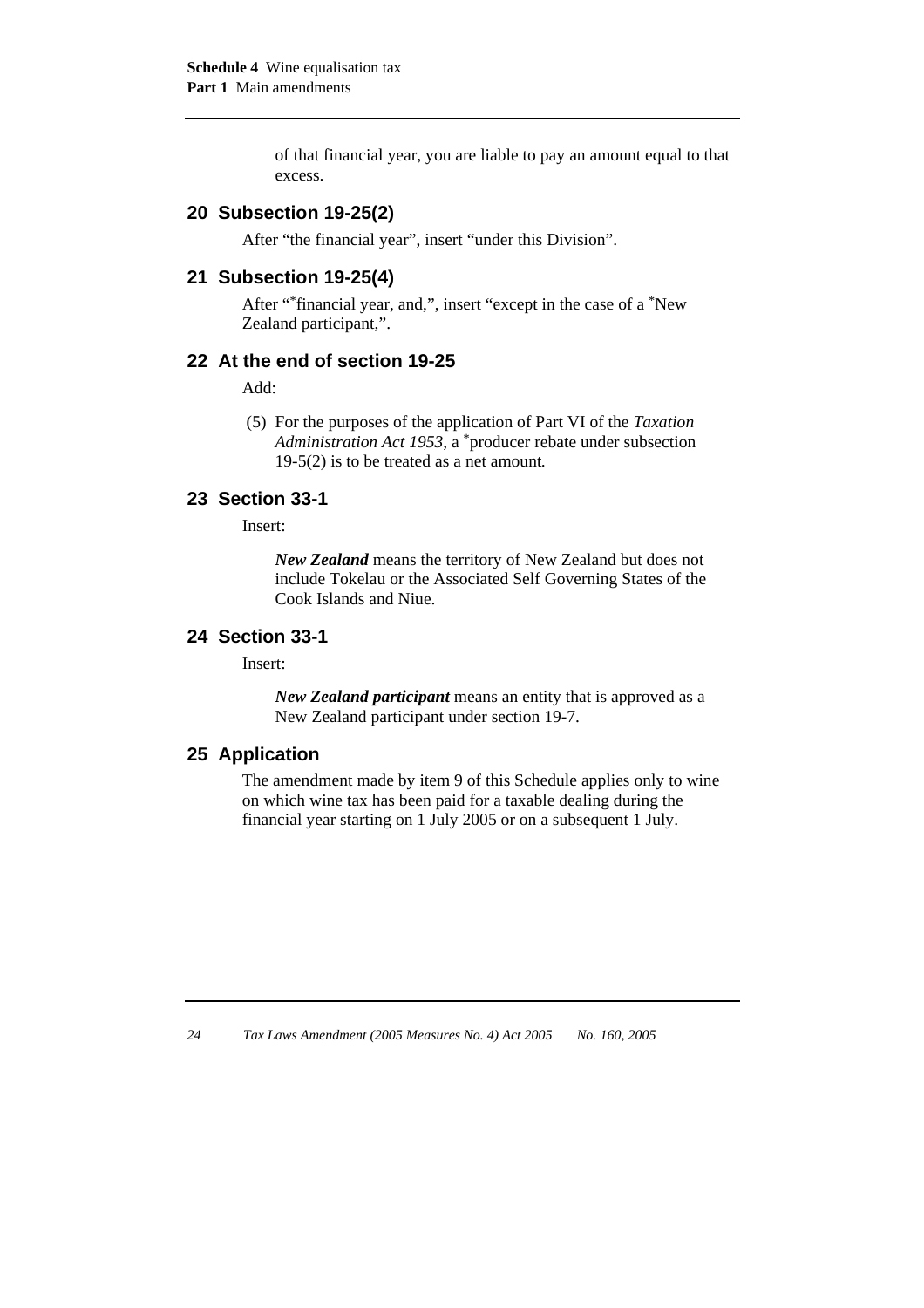## **Part 2—Consequential amendments**

## *Taxation Administration Act 1953*

## **26 Subsection 62(2A)**

Repeal the subsection, substitute:

 (2A) Each of the following decisions is a *reviewable wine tax decision* under the Wine Tax Act:

| <b>Reviewable wine tax decisions</b> |                                                                                            |                                                                     |  |
|--------------------------------------|--------------------------------------------------------------------------------------------|---------------------------------------------------------------------|--|
| <b>Item</b>                          | <b>Decision</b>                                                                            | <b>Provision of</b><br>this Part under<br>which decision<br>is made |  |
|                                      | disallowing the whole or a part of your claim for<br>a wine tax credit                     | section 17-45                                                       |  |
| $\mathfrak{D}$                       | deciding the date of effect of your approval as a<br>New Zealand participant               | section 19-7                                                        |  |
| 3                                    | refusing to approve you as a New Zealand<br>participant                                    | section 19-7                                                        |  |
| 4                                    | revoking your approval as a New Zealand<br>participant                                     | section 19-8                                                        |  |
| 5                                    | deciding the date of effect of revocation of your<br>approval as a New Zealand participant | section 19-8                                                        |  |

## **27 Transitional provision**

If:

- (a) an application has been made for the review of a decision that was a reviewable wine tax decision within the meaning of subsection 62(2A) of the *Taxation Administration Act 1953*  as in force immediately before the repeal of that subsection; and
- (b) that review has not been completed before the day of that repeal;